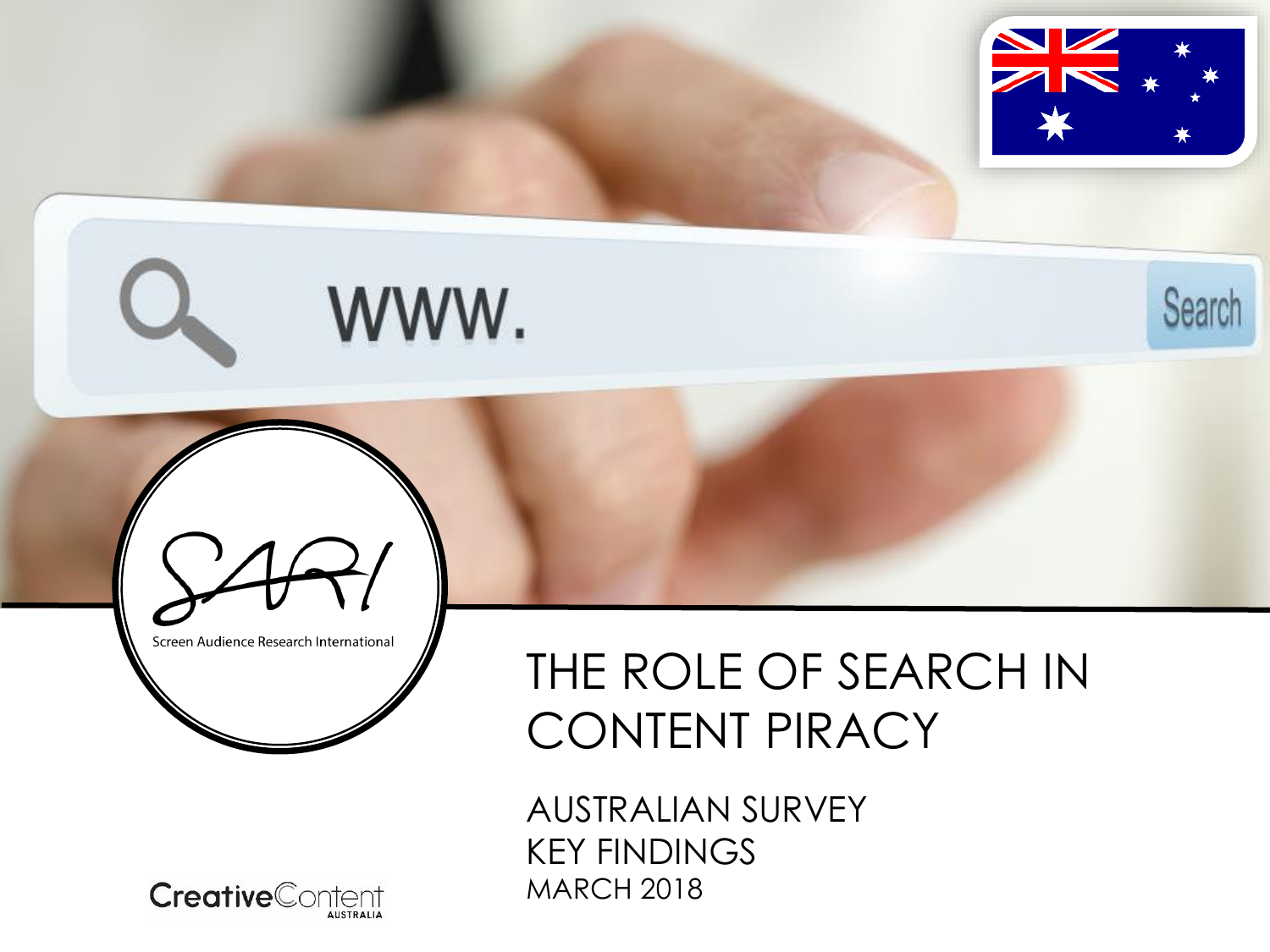### THE PURPOSE OF THIS STUDY FURTHER UNDERLINED BY THE CENTRAL INSIGHT INDICATED BY THE RESULTS

CORE OBJECTIVE FROM THE BRIEF

# HOW CAN THE **ROLE OF SEARCH** IN FACILITATING PIRACY IN AUSTRALIA BE **DIMINISHED**?

WHAT WE FOUND

# SEARCH NOT ONLY **FACILITATES** PIRACY, EVIDENCE SUGGESTS IT ALSO **PROMOTES** IT



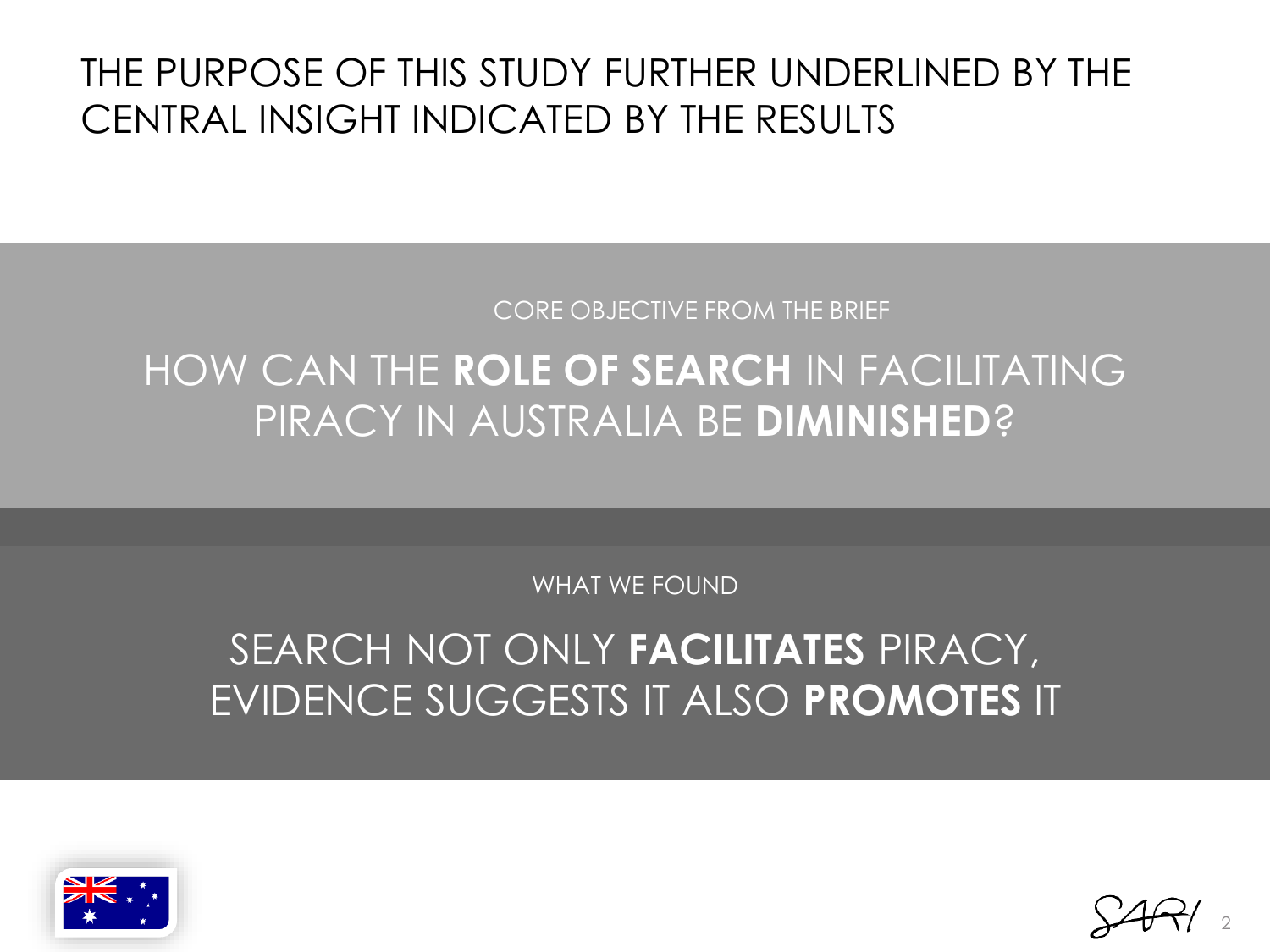### 5 KEY INSIGHTS

**1**

**2**

**3**

**4**

**5**

SEARCH'S BIGGEST ROLE IS IN **DISCOVERY**, PARTICULARLY FIRST TIME USERS

MORE WIDESPREAD **SITE BLOCKING** A CRITICAL DETERRENT

THERE'S NO REAL DIFFERENCE IN SEARCH BEHAVIOURS BY **TYPE** OR **AGE OF CONTENT**

EVIDENCE SUGGESTS **SEARCH RESULT ORDER** IMPACTS WHETHER INFRINGING CONTENT IS CONSUMED

**SEARCH TERMS** ARE MOSTLY GENERIC BUT EVIDENCE SUGGESTS **AUTOCOMPLETE** EXACERBATES PIRACY



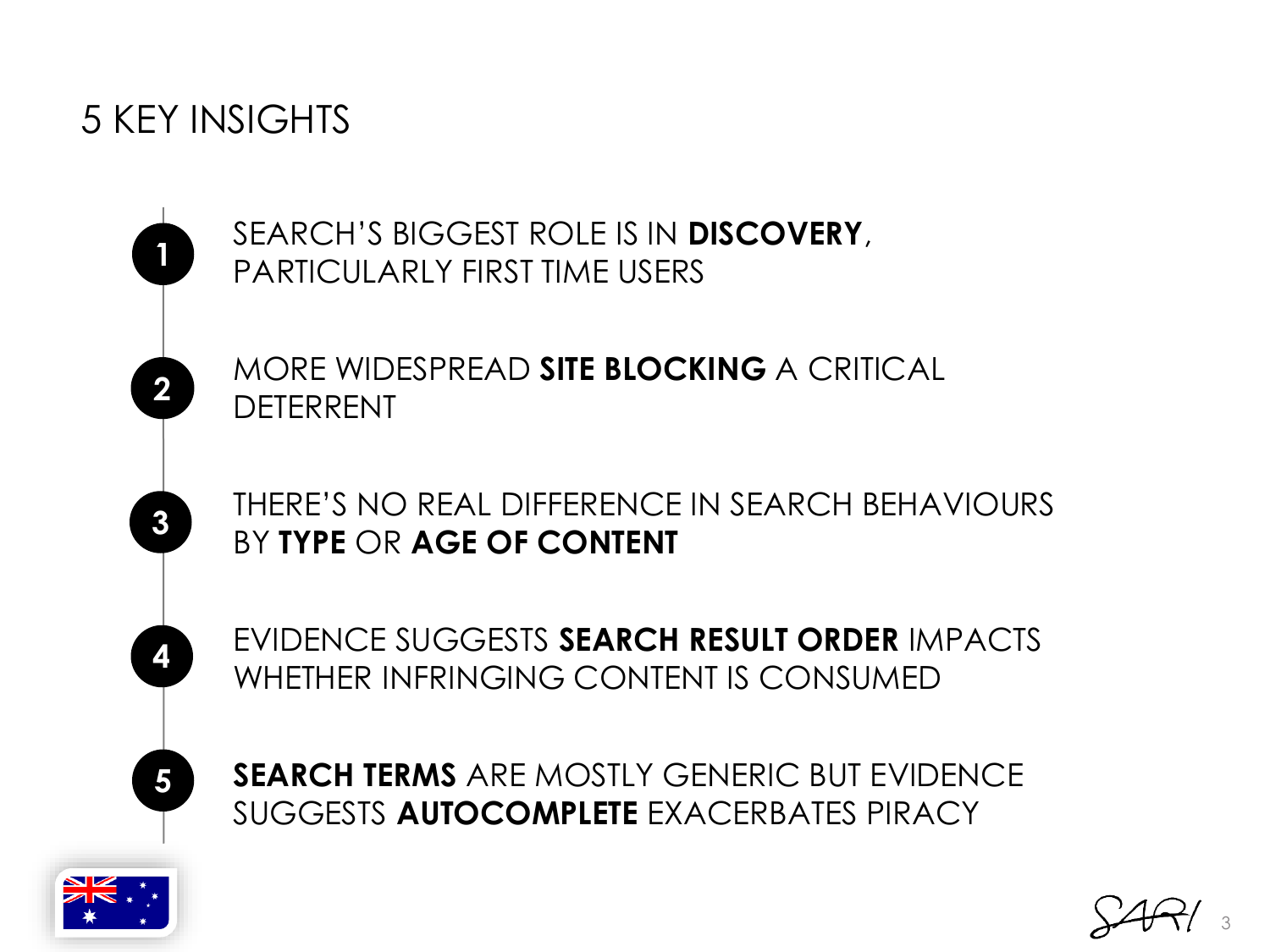# RESEARCH METHODOLOGY

- 20 minute online survey
- In field  $8<sup>th</sup>$  Dec-20<sup>th</sup> Dec 2017
- n=1000 Australians aged 18+ who engage in direct piracy
- Quotas applied to be representative of Australian piracy 'market' on
	- Gender
	- Age
	- Region
	- SARI piracy segment membership
- Questioning spans
	- General and specific piracy behaviours
	- Hypothetical scenario testing





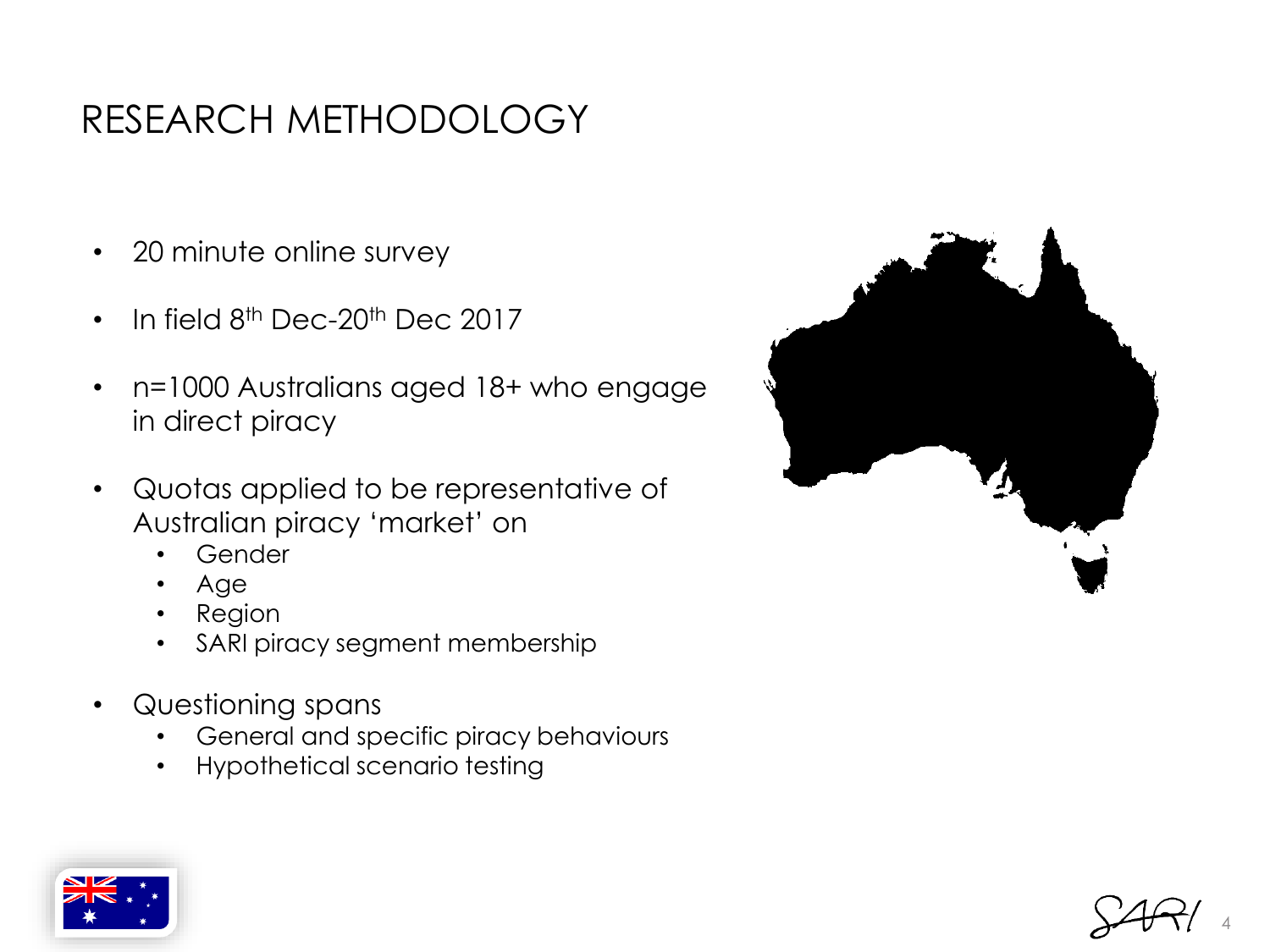# ABOUT SARI'S PIRACY SEGMENTATION



### ANXIOUS ADDICTS

Love content and feel guilty about downloading. Moved by campaigns and worried Australian about notices or fines.



### OUTRAGED OUTLAWS

Not worried about ethics, legality or the effect on the industry - the most difficult to change behaviour.



### NERVOUS NEWCOMERS

New to downloading with low content engagement. Moved by campaigns and worried about notices or fines.



### CONSCIOUS COWBOYS

Understand the ethics and legalities of downloading, but feel "forced into it" and justify their behaviour.



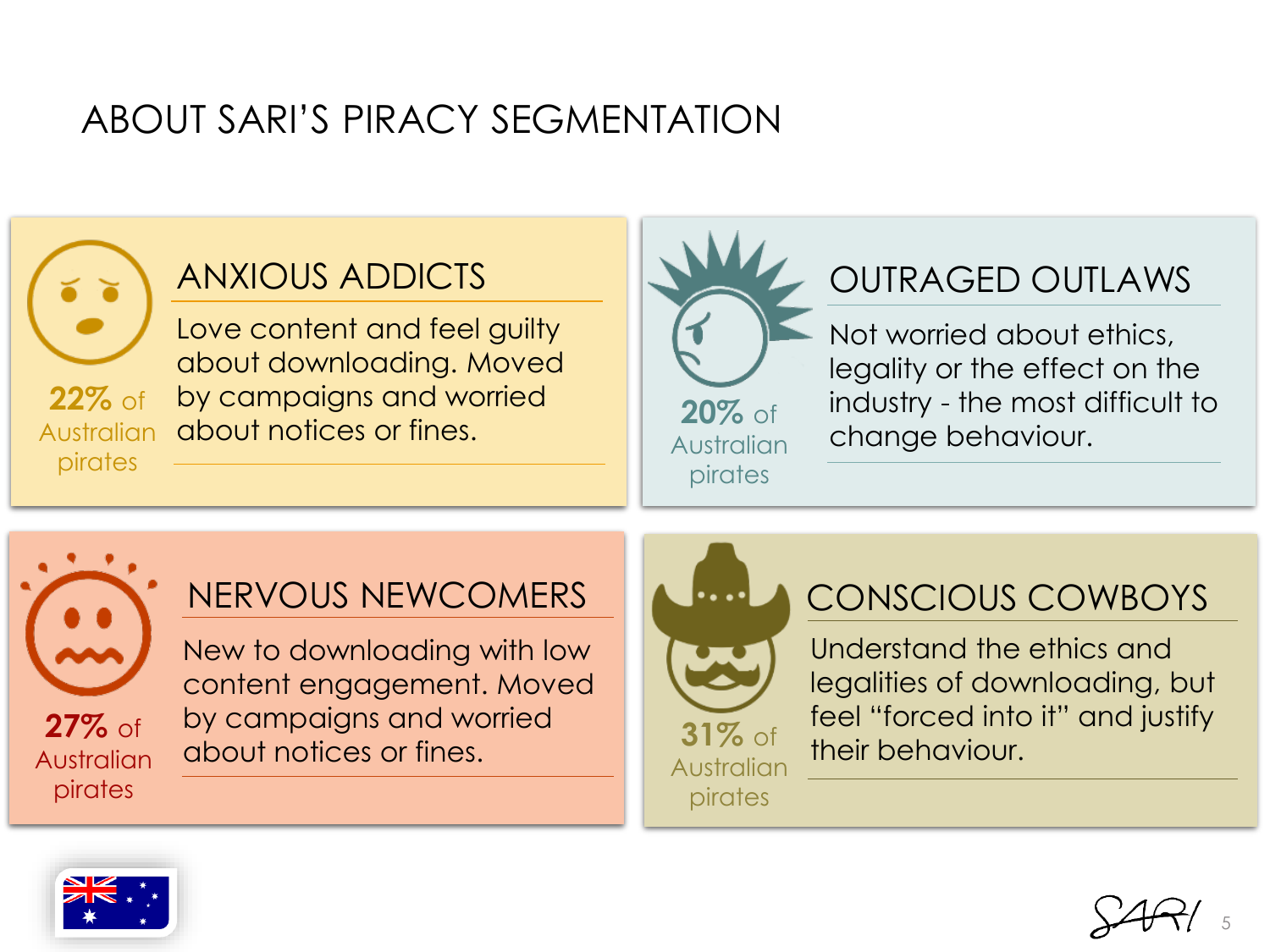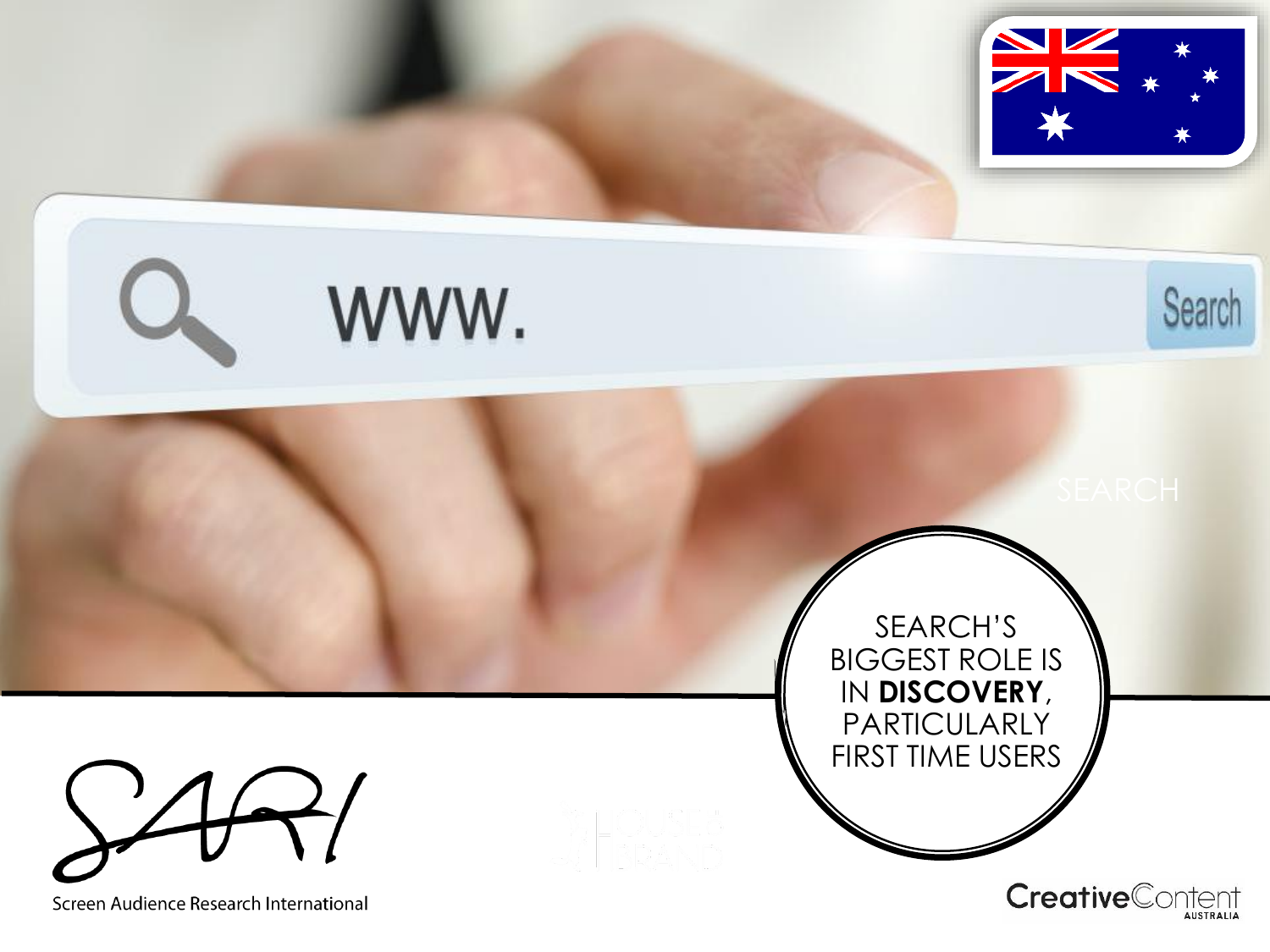# SEARCH MORE WIDELY USED IN INITIAL DISCOVERY OF SOURCES THAN IN NAVIGATION OR ENCOUNTERING BLOCKS





First time discovery: Question ST1d, ST1g / Base n=166 Navigation to specific content : Question ST3/4/5/6a, ST3/4/5/6f / Base n=1051 Discovery after blocking: Question gb12, GB13a, GB13b, GB13c, / Base n=443

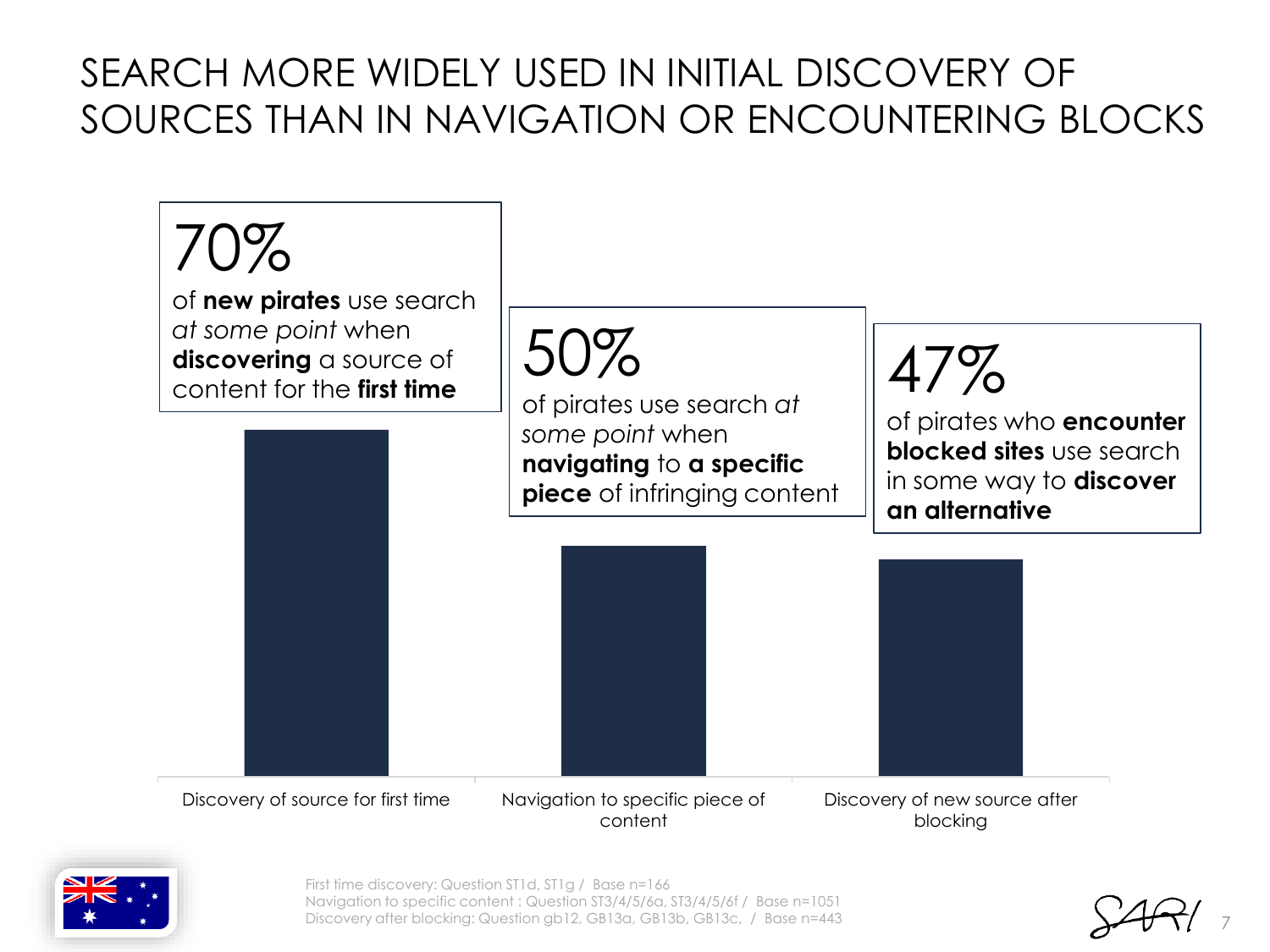### THE MAJORITY OF THOSE USING SEARCH FOR DISCOVERY DO SO AS A FIRST PORT OF CALL

### **HYPOTHETICAL SCENARIO TEST:**  BEHAVIOUR DURING CONTENT SOURCE DISCOVERY (NEW PIRATES ONLY)





Question: ST1d. Which of the following best describes the first thing you did that led to you discovering this source of content that you currently use?

ST1g. You said you got advice from [a friend or family member / article or blog / social media]. After receiving that recommendation, which of the following best describes how you went about going to that site? Base  $n=166$ 

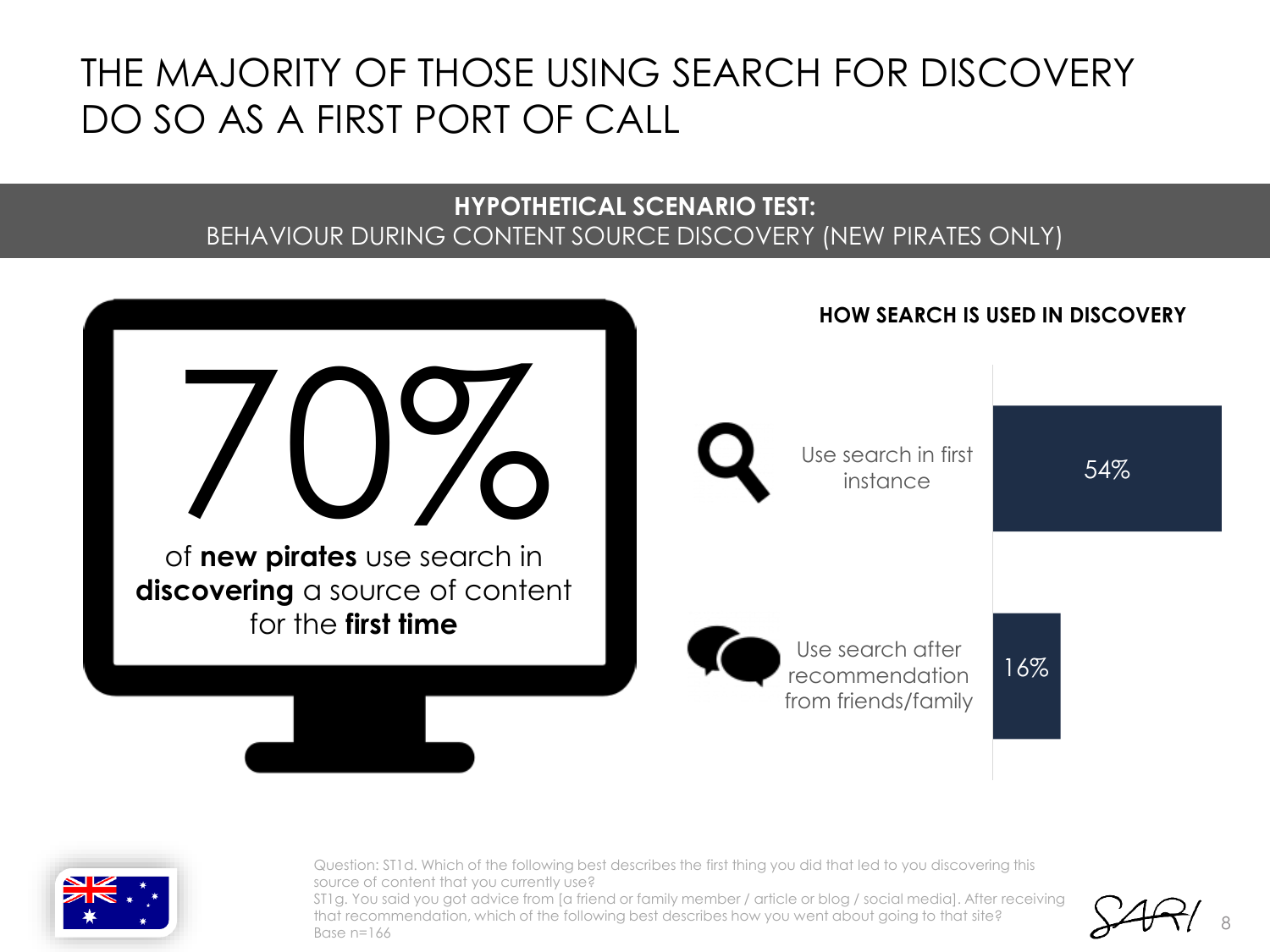# USE OF SEARCH IN NAVIGATION IS MOST LIKELY TO BE GENERAL RATHER THAN FOR A SPECIFIC SOURCE

### **HYPOTHETICAL SCENARIO TEST:**  NAVIGATION BEHAVIOUR TO SPECIFIED PIECE OF CONTENT





Question ST3/4/5/6a What would you be most likely to do first to access this title? ST3/4/5/6f And which of the following best describes how you would get to that site? Base n=1051

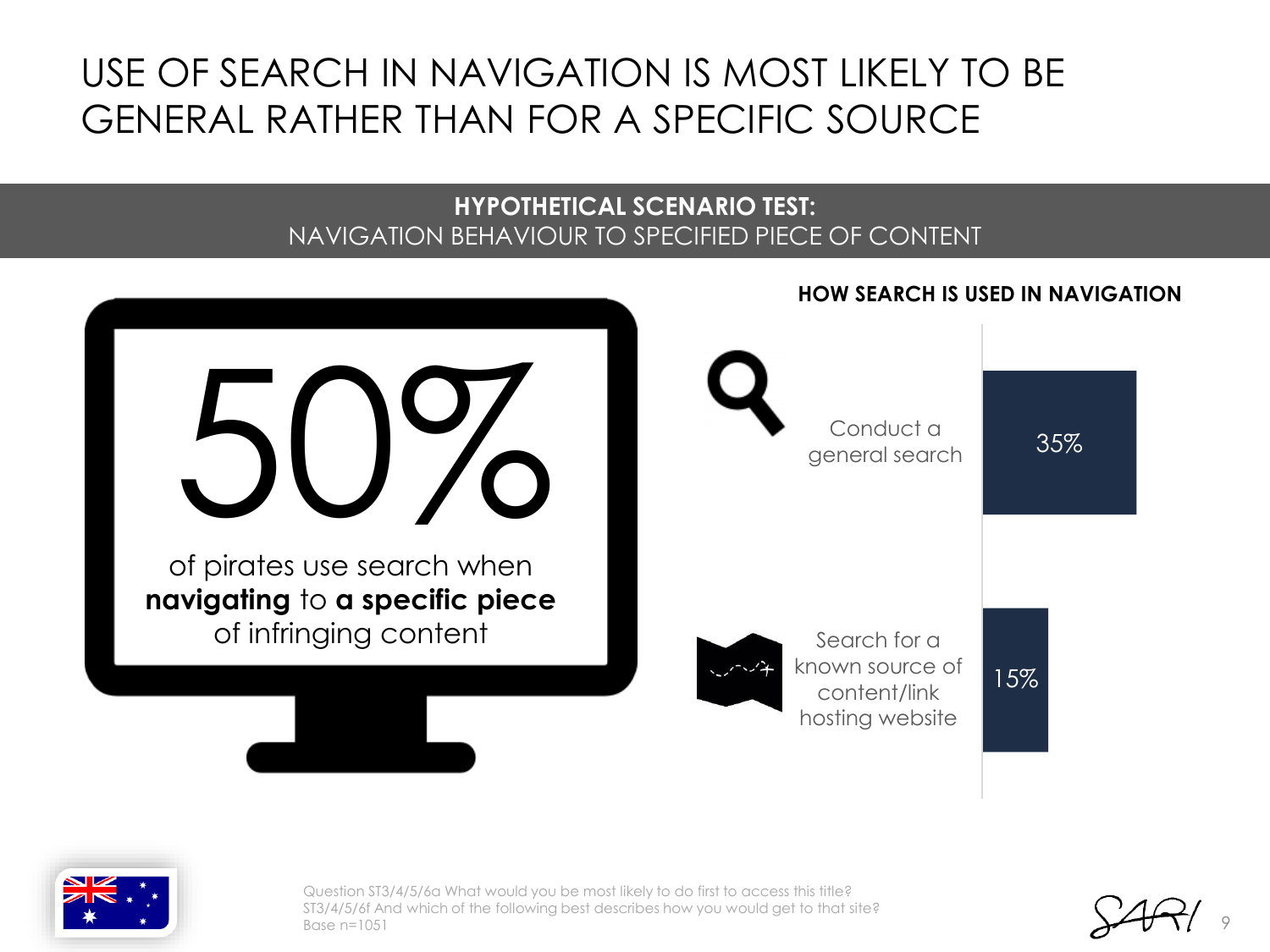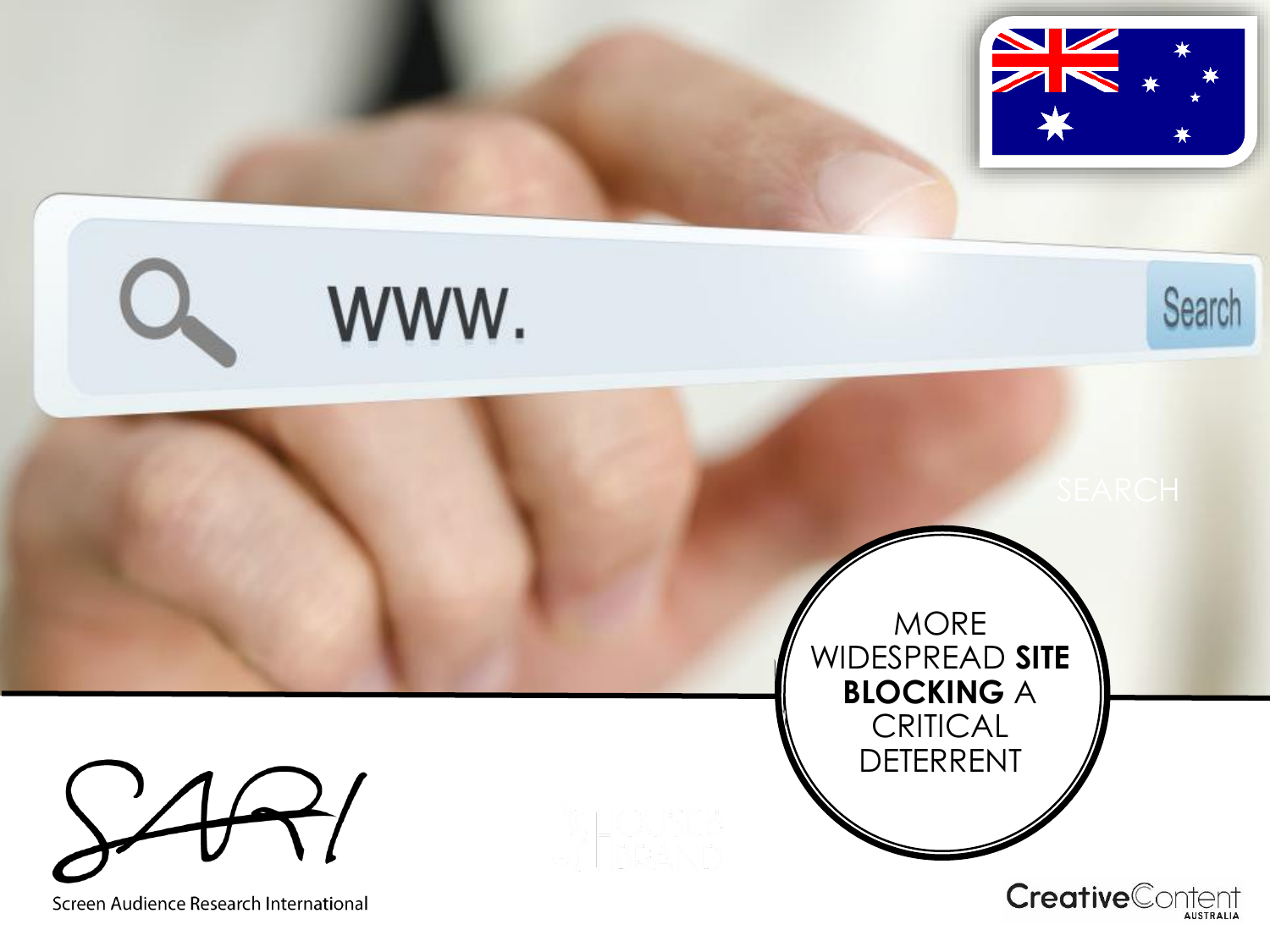### ALMOST HALF OF AUSTRALIAN PIRATES HAVE ENCOUNTERED A BLOCKED SITE



**EVER ENCOUNTERED** 



of pirates have **encountered** a blocked site and were **deterred** from accessing infringing content (i.e. did not access content or looked for a legitimate source)

> New pirates and Anxious Addicts most likely to be **deterred** from accessing infringing content by site blocking. Outraged Outlaws least likely to be deterred



Question GB11 When trying to access a site that hosts unauthorized copies of (TITLE), have you ever encountered a message from your internet service provider saying that the site has been blocked or disabled? GB12 Please think back to the most recent time you encountered a blocked site when trying to access unauthorized content. What did you do next? / Base n=1001

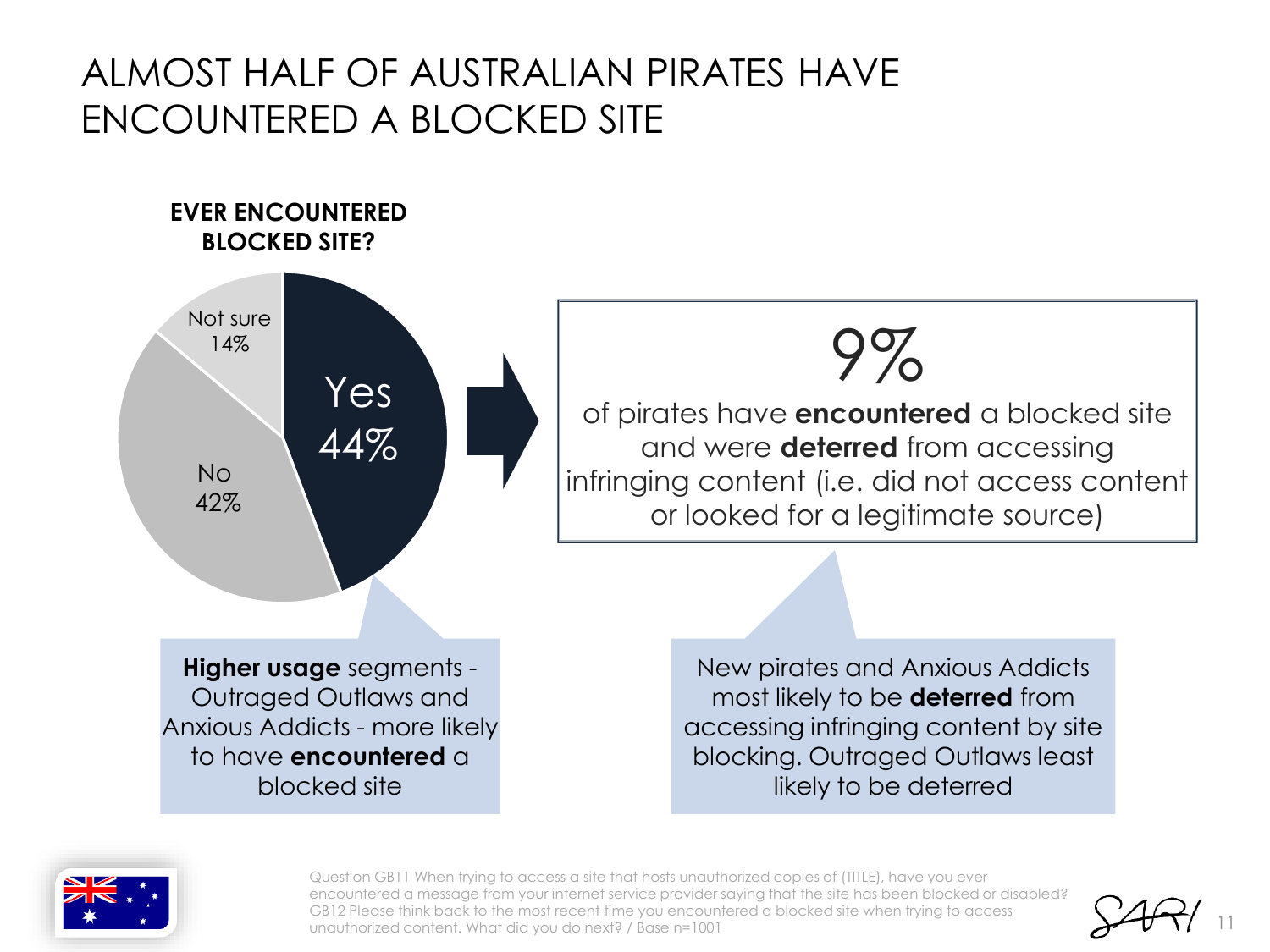# ALMOST HALF OF BLOCKED SITE ENCOUNTERS RESULT IN A SEARCH TO ACCESS INFRINGING CONTENT ANOTHER WAY

### DISCOVERY AFTER BLOCKED SITE (REPORTED BEHAVIOURS)





Question GB12 Please think back to the most recent time you encountered a blocked site when trying to access unauthorized content. What did you do next?

GB13b How did you reach the other site you knew about? GB13c How did you navigate to the site your friend or family member recommended? / Base n=443

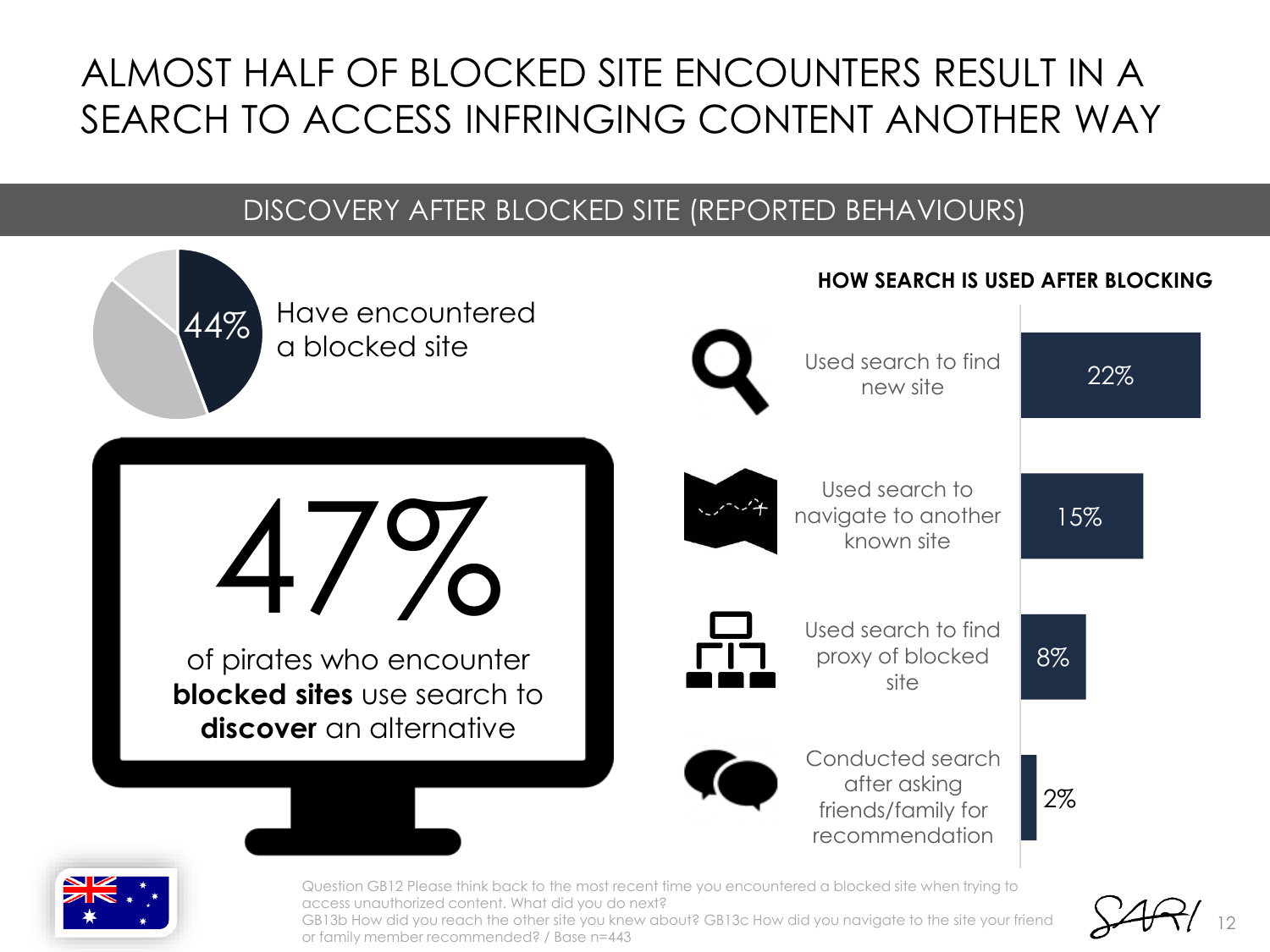# PIRATES WHO'VE NEVER ENCOUNTERED A BLOCKED SITE LESS LIKELY TO USE SEARCH AND MORE LIKELY TO BE DETERRED

#### **HYPOTHETICAL SCENARIO TEST:**  BEHAVIOUR IN EVENT OF ENCOUNTERING BLOCKED SITE





Question: ST2a. Now, please imagine that you've just discovered that a site you sometimes use to access unauthorized content online has been blocked and you can no longer access it. Which of the following would you be most likely to do? / Base Encountered n=120, NOT encountered n=103

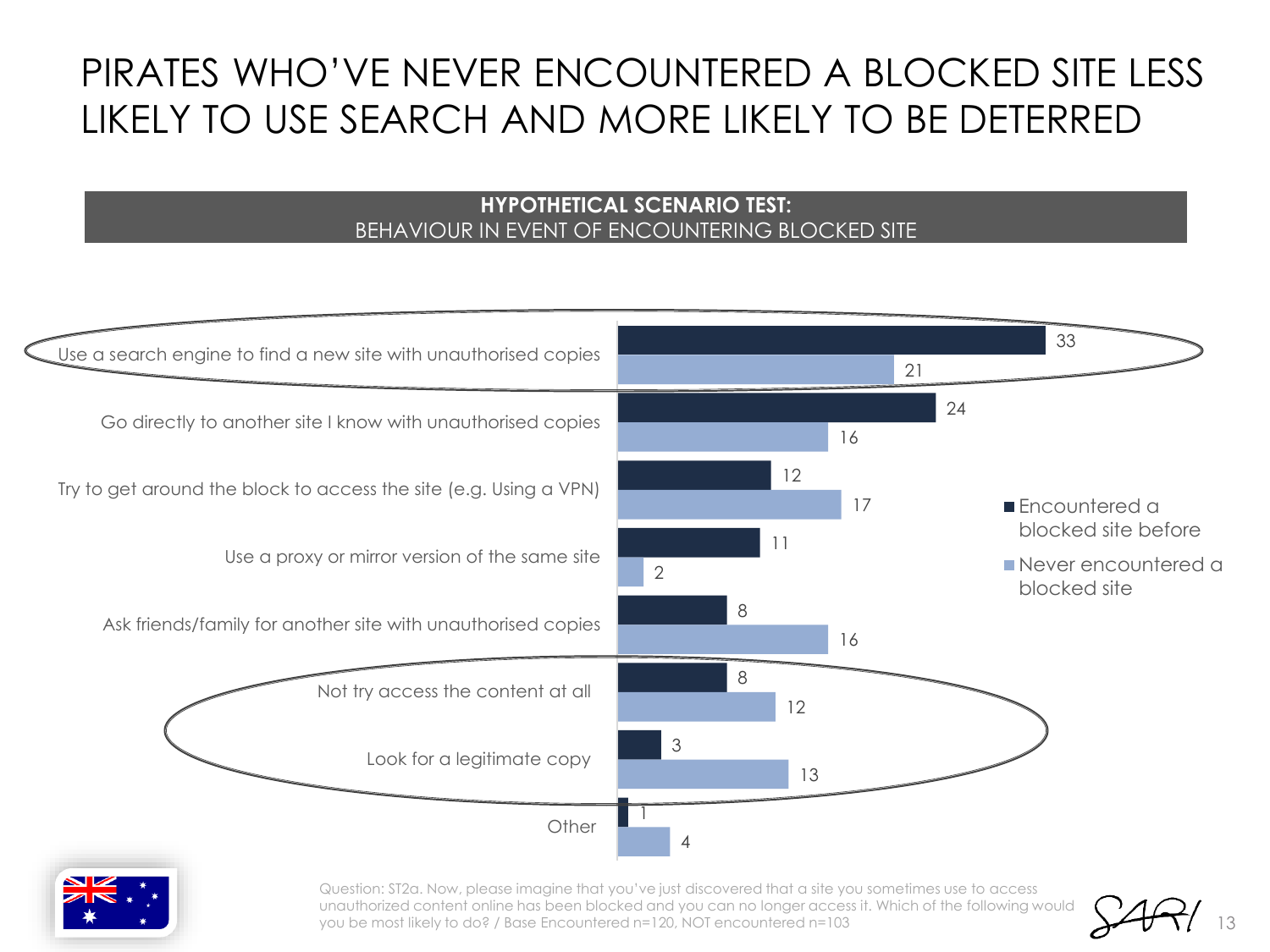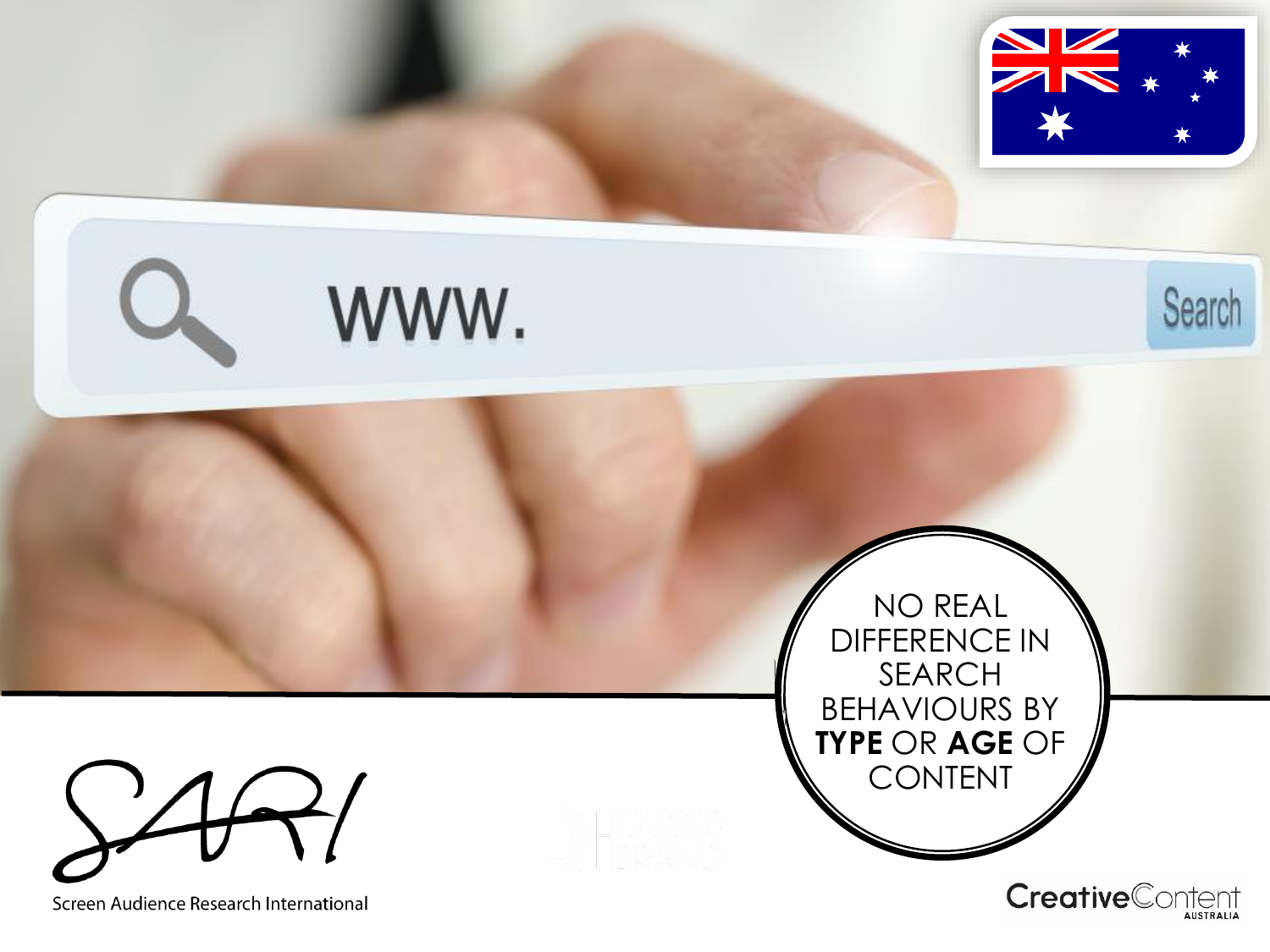### NO REAL DIFFERENCES IN STREAMING VS DOWNLOADING BETWEEN MOVIES AND TV SHOWS OR IN DISCOVERY





Question: GB5 What methods do you typically use to access unauthorized copies of movies? GB7. How did you first find out about the websites that host unauthorized copies of [CONTENT TYPE] that you use for downloads and streaming…, / Base n= 1001

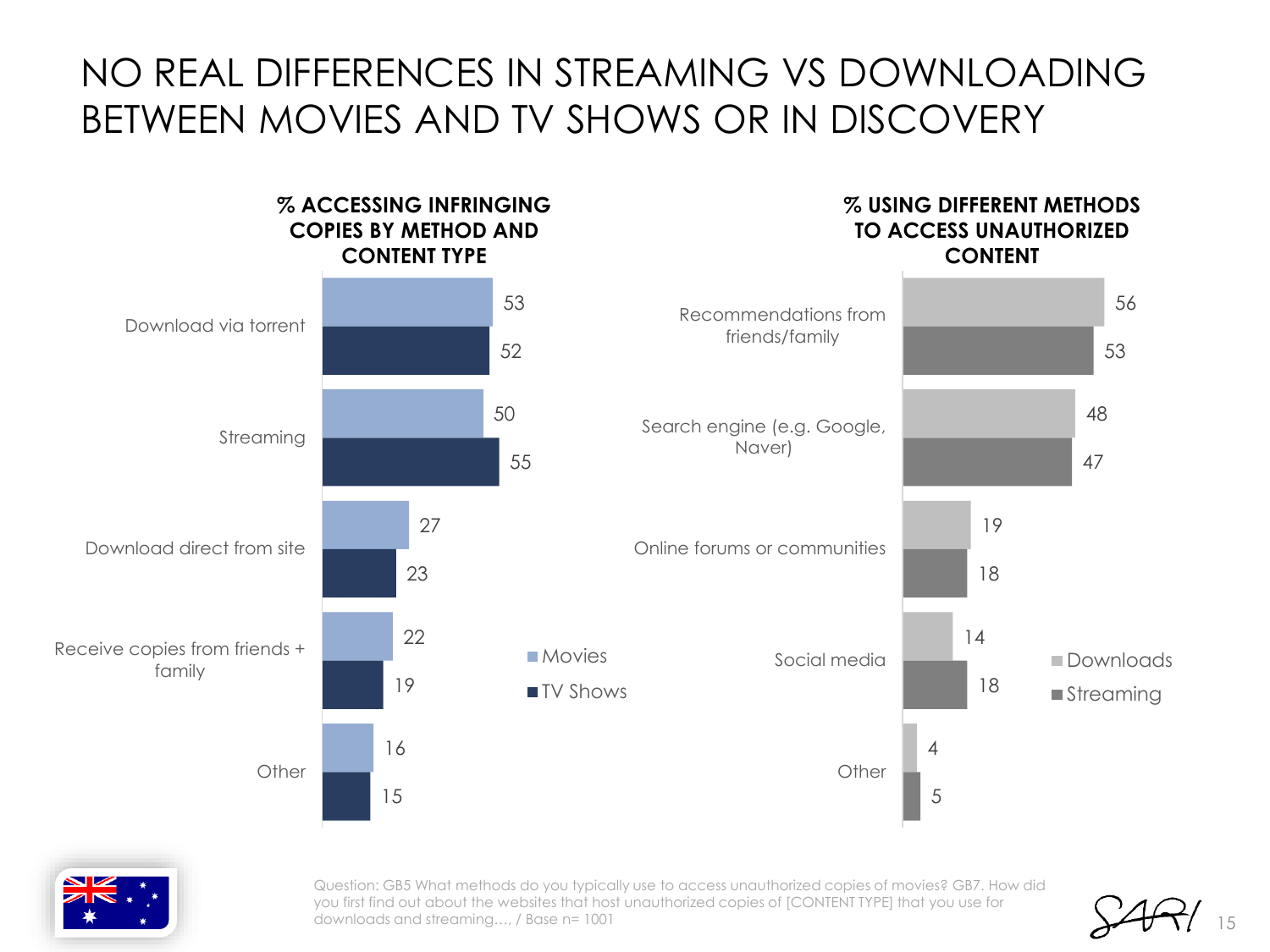### NO DIFFERENCE IN SOURCES OF CONTENT FOR MOVIES VS TV SHOWS; NAVIGATION NOT DEPENDENT ON STREAMING VS DOWNLOAD







Question: GB6a. Which sites that host pirated/unauthorized copies of movies or TV shows can you recall using in the last 6 months? / GB8. Please think back to when you first came across or heard about the sites you typically use to access unauthorized content. How did you navigate to that site once you'd found out about it? Base n=1001

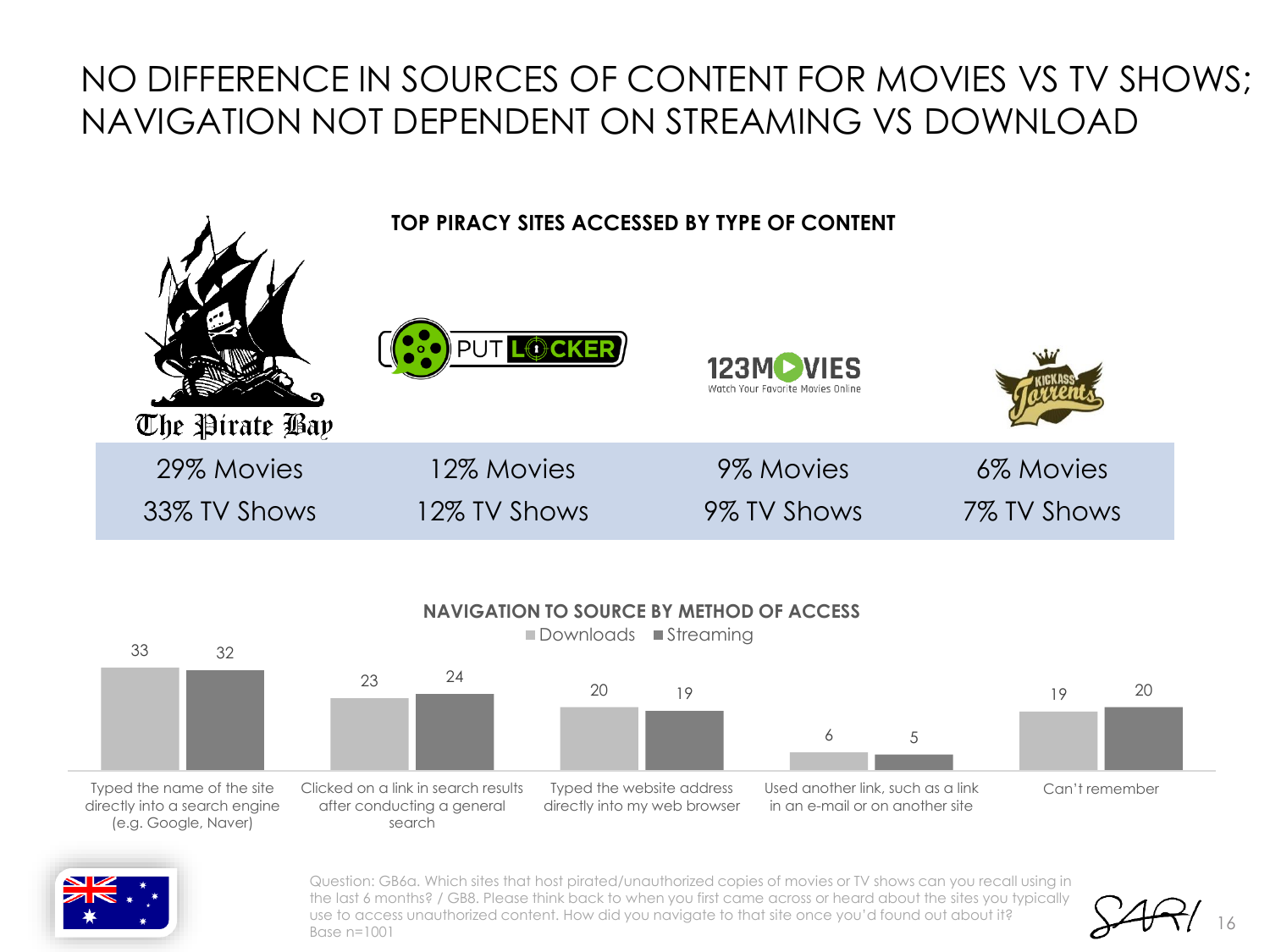### MINIMAL DIFFERENCE IN ACCESS APPROACH BETWEEN OLDER AND NEWER TV SHOWS AND MOVIES

#### **HYPOTHETICAL SCENARIO TEST:**  NAVIGATION BEHAVIOUR TO SPECIFIED PIECE OF CONTENT

35

28

21

9

1

3

4



*TITLE D* (2015 TV SHOW)

#### *TITLE A* (2017 MOVIE)

Use a search engine Go direct to source I know about Go to a site with links I know about Ask a friend/family member for advice Look for help/links on social media Check file drives I share with others Something else

#### *TITLE C* (2015 MOVIE)

2 2

Use a search engine Go direct to source I know about Go to a site with links I know about Ask a friend/family member for advice Look for help/links on social media Check file drives I share with others Something else

28 19 8 2 1 3 Use a search engine Go direct to source I know about Go to a site with links I know about Ask a friend/family member for advice Look for help/links on social media Check file drives I share with others Something else

17

38

Question: ST3/4/5/6a. What would you be most likely to do first to access this title? Base n=261 - 268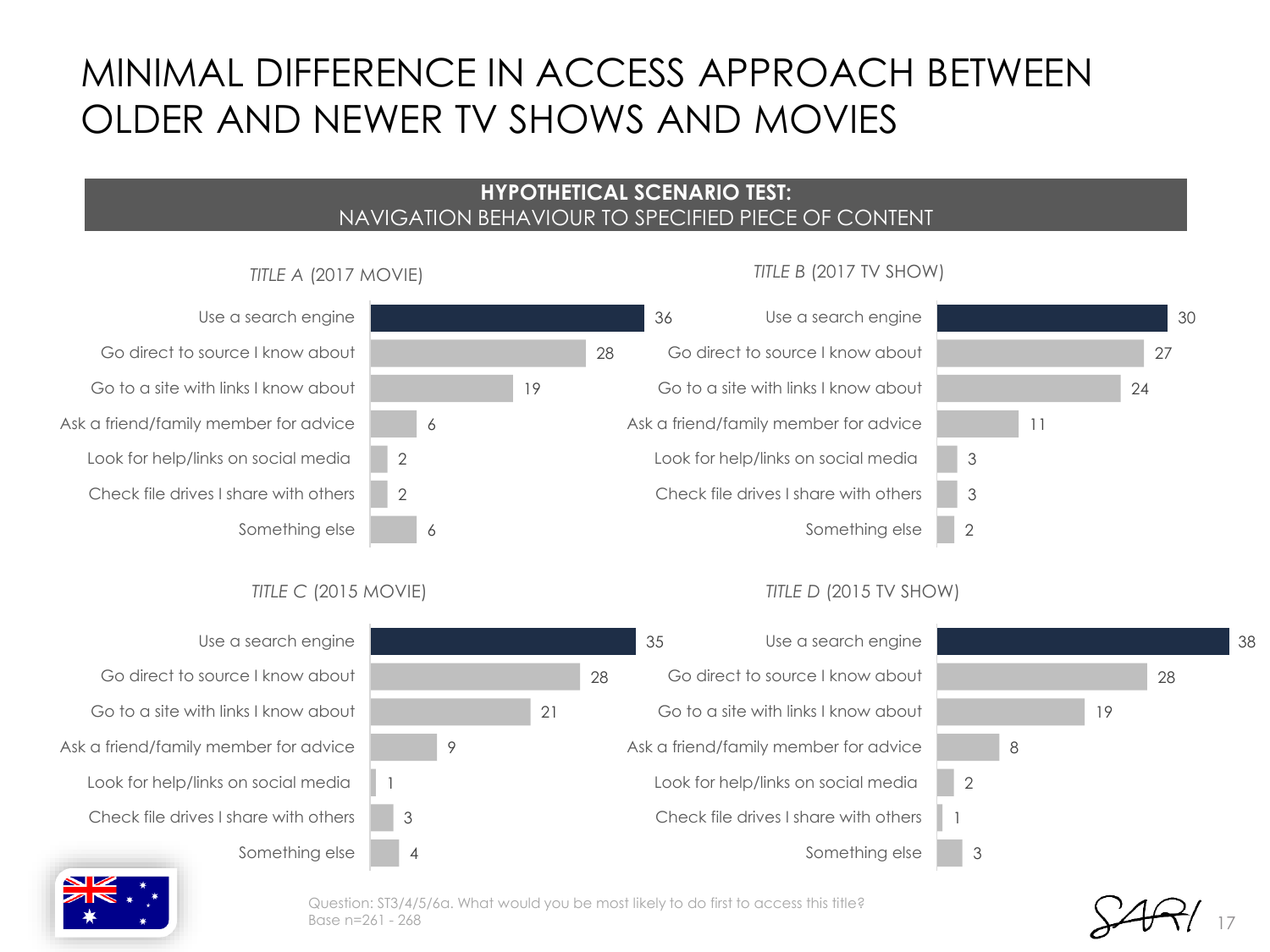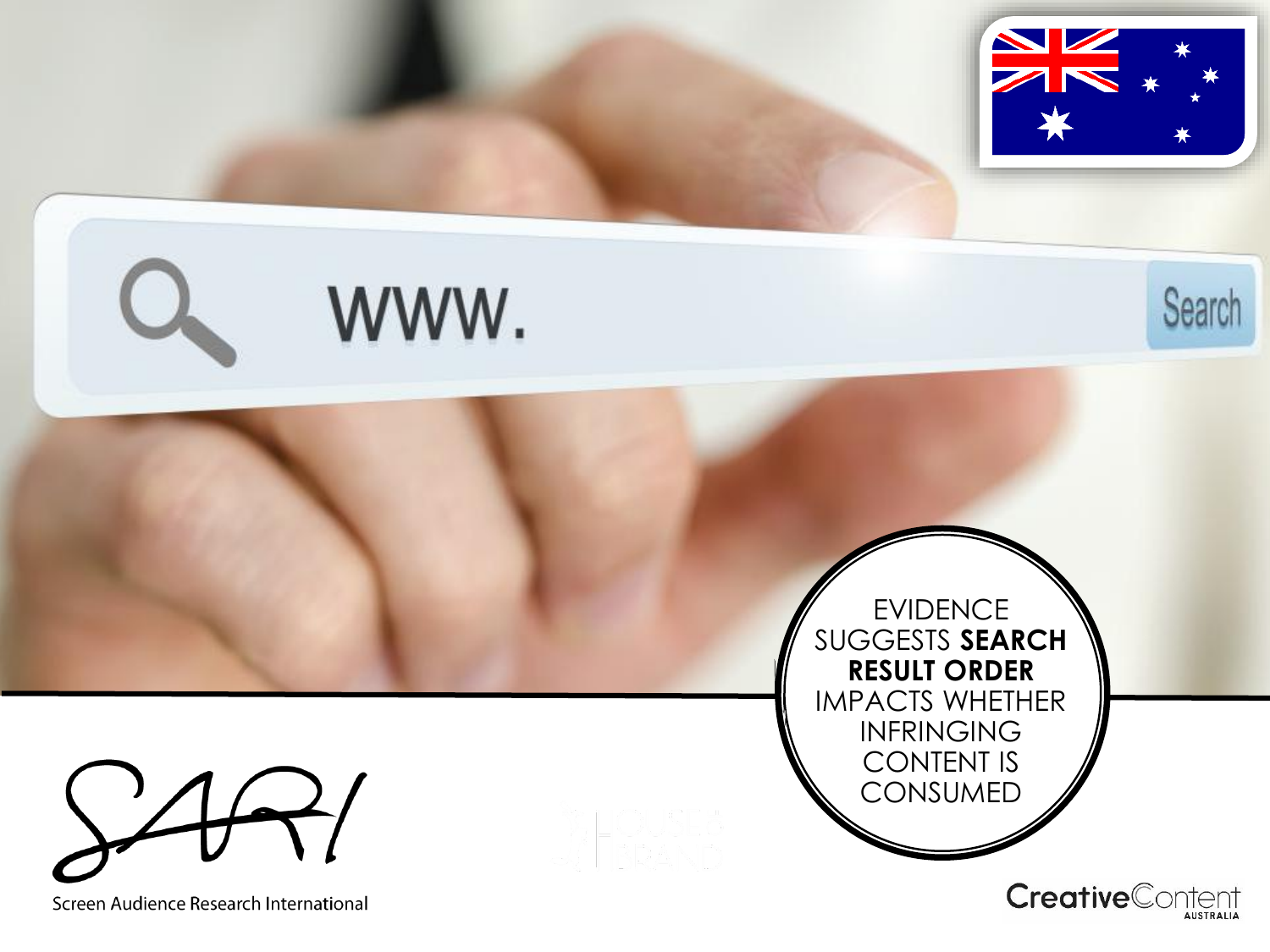## THERE'S EVIDENCE THAT NEW PIRATES ARE DRAWN INTO INFRINGEMENT WHEN CONDUCTING LEGITIMATE SEARCHES

### **LOOKING FOR WHEN FOUND CONTENT SOURCE THEY USE NOW (NEW PIRATES)**





Question: ST1c. When you found this source, what were you originally looking for? Base  $n=165$ 

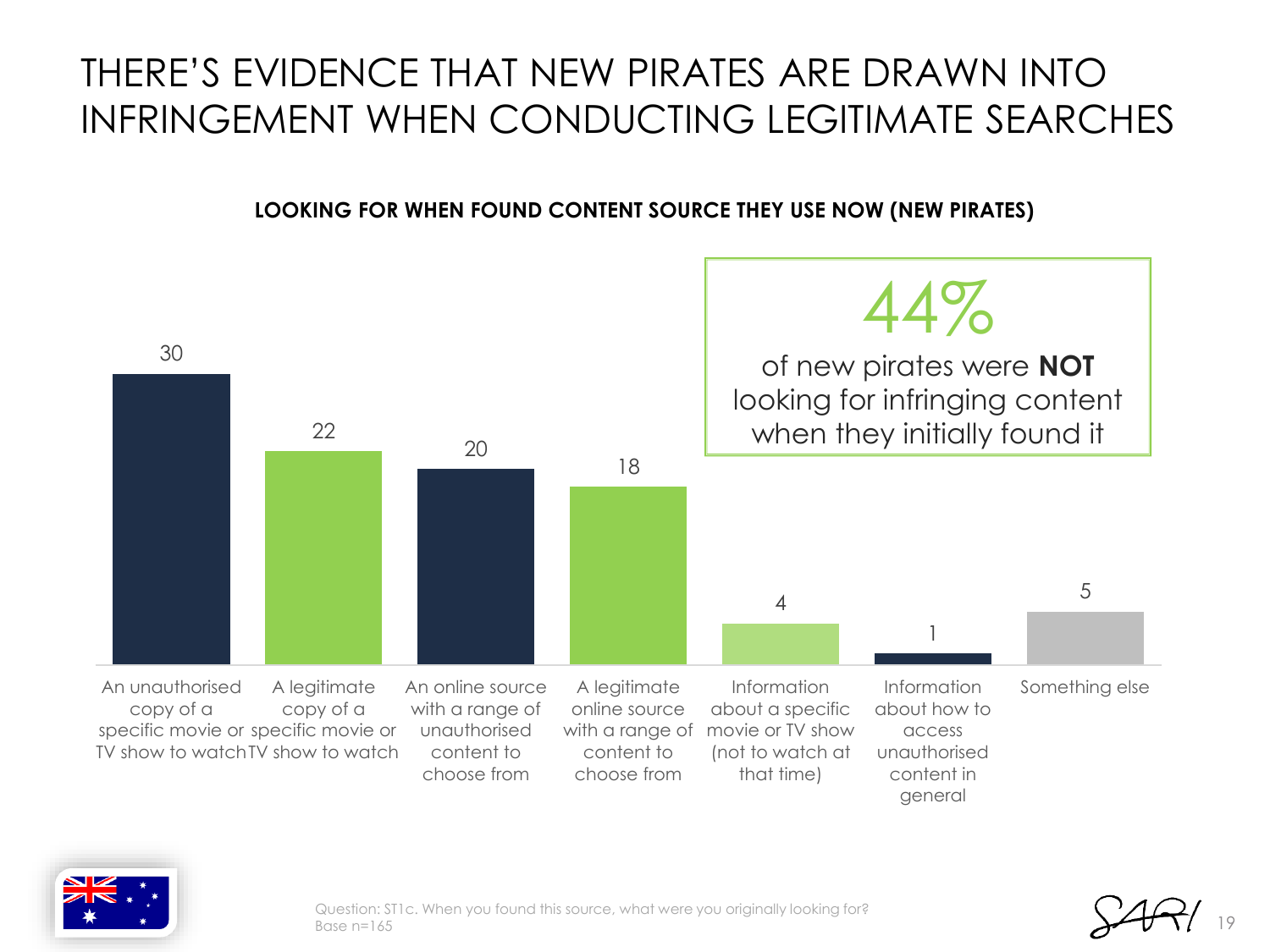### INFRINGING LINKS AT THE TOP OF SEARCH RESULTS UNDERLINES THE COMMON JUSTIFICATION THAT 'EVERYBODY DOES IT'

#### **PERCEPTIONS OF LEGALITY/QUALITY/SAFETY BASED ON SEARCH RESULT ORDER**

48 30 25 22 36 41 43 38 45 38 16 27 27 37 33 49 **Agree + Strongly Agree Don't Agree nor Disagree Disagree Strongly Disagree + Disagree** 

Links at top of search results feel like lots of people use them

Links at top of search results are likely better quality

Links at top of search results, I more likely trust to be legitimate

Links at top of search results are less likely to have viruses/malware

If search engine incls. content links, I trust they're legitimate to use

Links at the top of search results, I feel I'm less likely to get caught



Question: SB6a. Below are some statements other people have made in relation to the results for unauthorized streaming and download links to movies and TV shows that search engines return. How strongly do you agree or disagree that each describes you personally? Base n= 1001

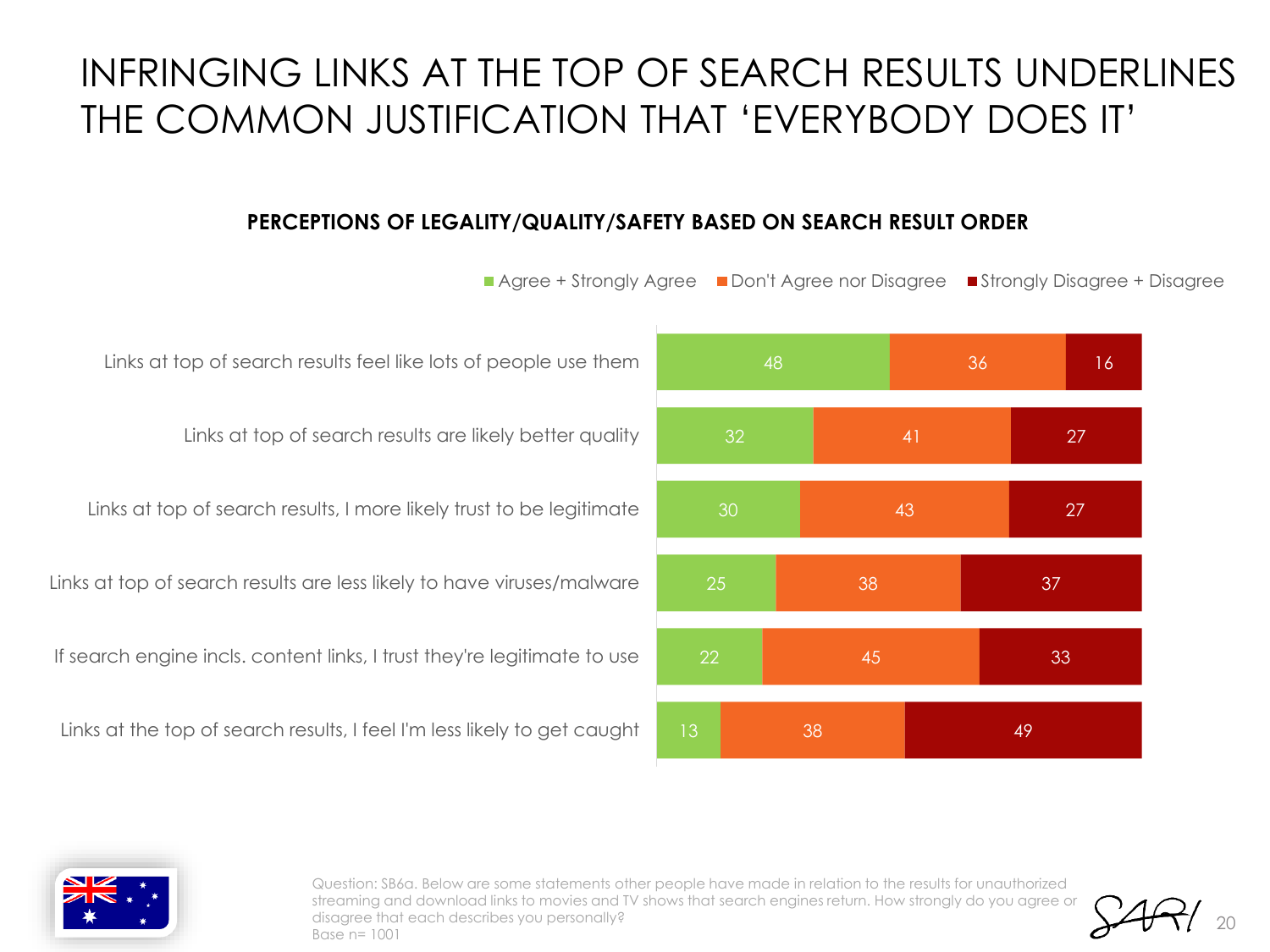# WE COMPARED SCENARIOS IN WHICH 'TOP' SEARCH RESULTS WERE STACKED WITH LEGITIMATE VS INFRINGING LINKS

- LEGITIMATE LINK
- LEGITIMATE LINK
- LEGITIMATE LINK
- LEGITIMATE LINK
- LEGITIMATE LINK
- LEGITIMATE LINK
- LEGITIMATE LINK
	- LEGITIMATE LINK
- PIRACY LINK



### **LEGITIMATE** FOLLOWED BY **INFRINGING INFRINGING** FOLLOWED BY MIX OF **LEGITIMATE**



21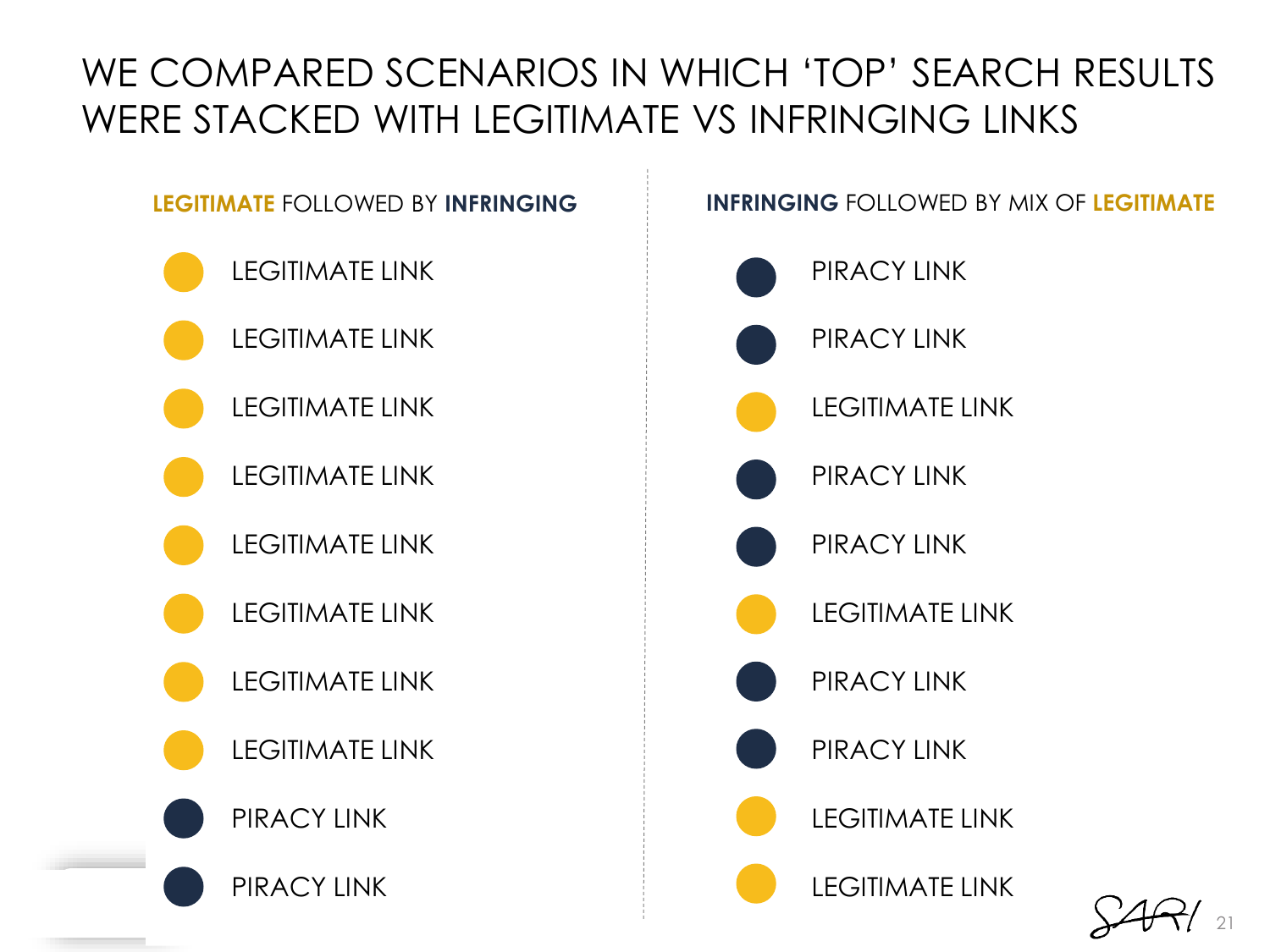### WHEN LEGITIMATE SOURCES DOMINATE RESULTS, 3 TIMES AS MANY PIRATES CLICK ON LEGITIMATE LINKS

TOTAL PERCEPTIONS OF LEGALITY/QUALITY/SAFETY (%)





Question: ST7a Imagine that you have just searched online for a TV Show online that you want to watch, which has just been released on Pay TV (or a paid streaming service) you don't subscribe to. We're going to use '*Title E*' as an example. The following results have been returned. Which link would you click on first? Base n=264 / n=261

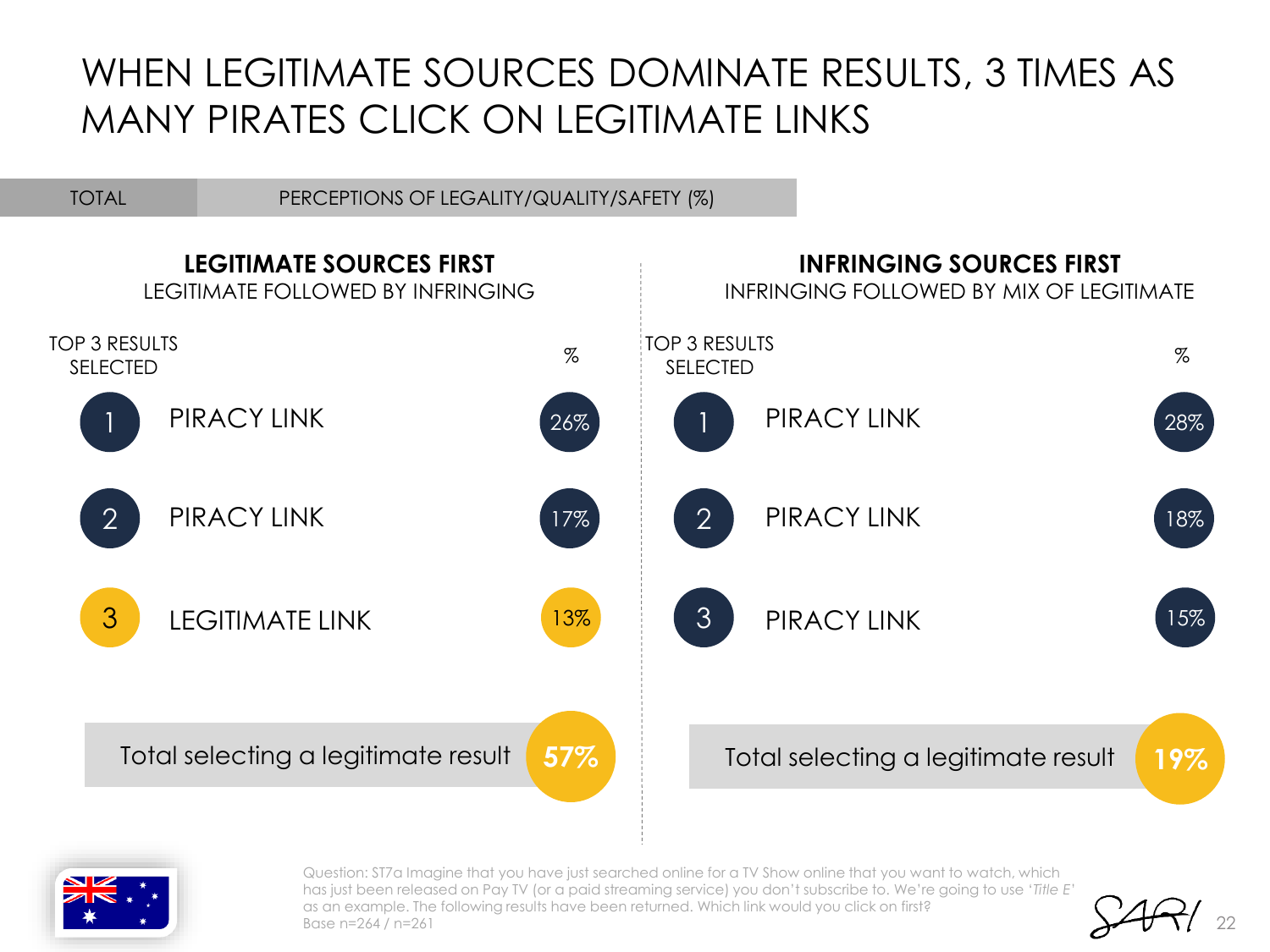# FULL RESULTS SHOW TOP LINKS GET MORE CLICKS BUT SOME SELECTION BETWEEN TOP INFRINGING OPTIONS



### **LEGITIMATE** FOLLOWED BY **INFRINGING INFRINGING** FOLLOWED BY MIX OF **LEGITIMATE**



23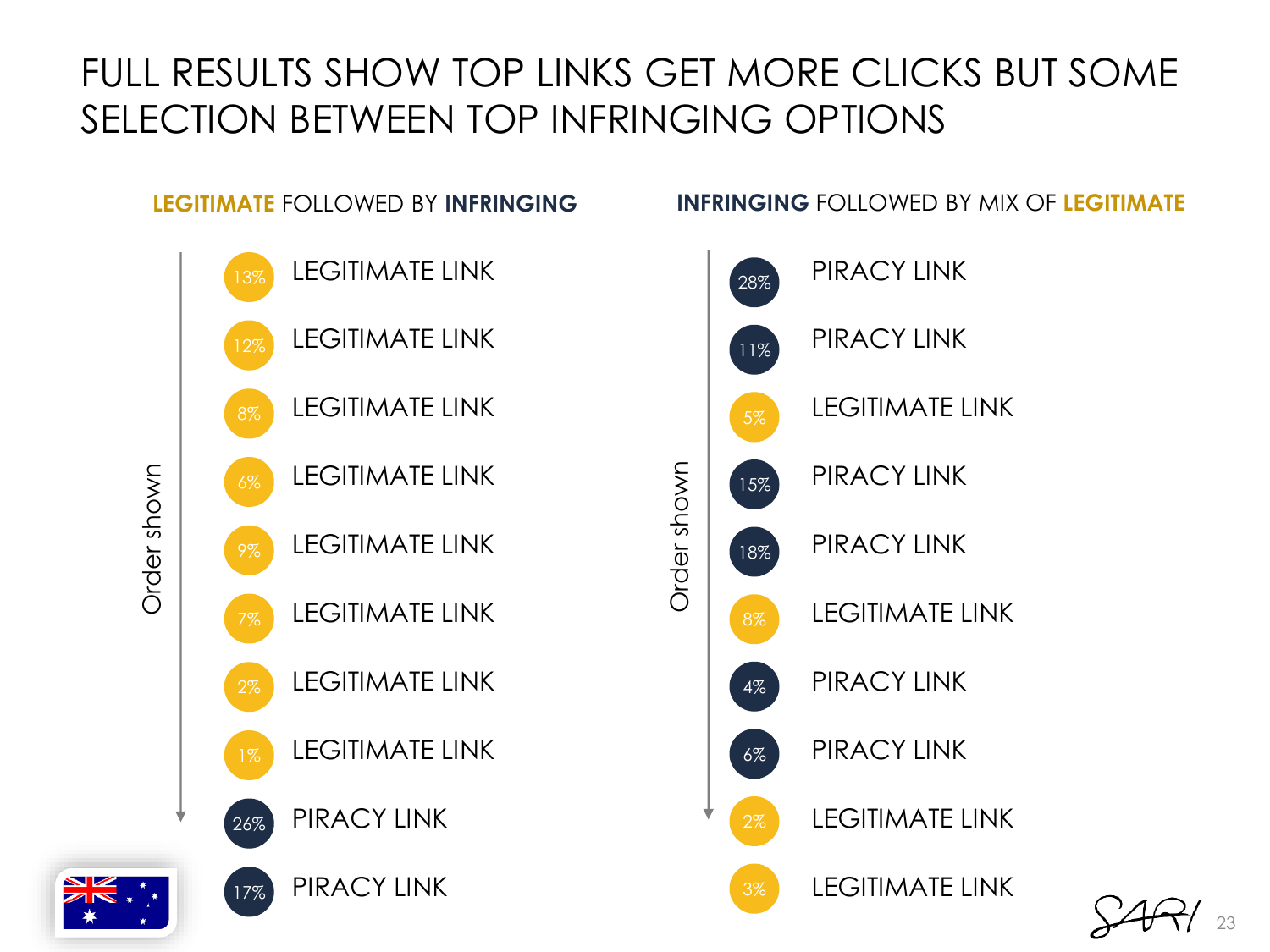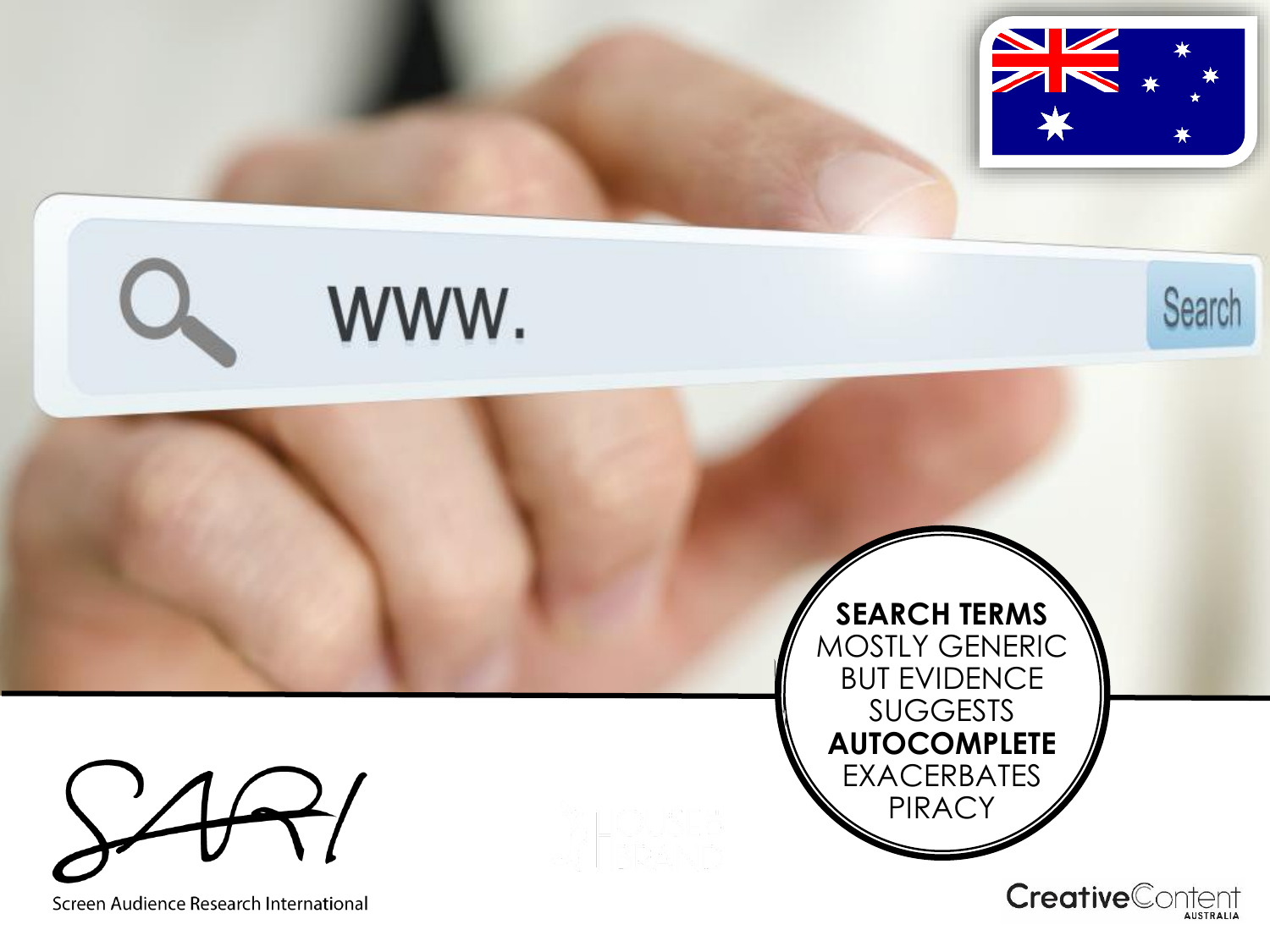# GENERIC TERMS DOMINATE SEARCH, WITH PIRACY TERMS AND DOMAINS LESS COMMON

#### 40 20 13 8 3 Generic Title Only Piracy-related term Piracy Domain Legal Domain **(ALL PIRATES)** Movie Stream Download **Watch** Online Free Generic **Neutral, generic terms that DO NOT show clear piracy intent and** DO NOT include a domain name (may include content title) Examples: 'movie', 'watch', 'download', 'free', 'stream', 'episode' Title only **Content title and no other words** Piracy-related term | Terms that conclusively indicate piracy intent: 'torrent', 'free download'. May be combined with content title. Piracy domain Name of a domain that hosts exclusively pirated content Legal domain Name of a domain that hosts legitimate content, including usergenerated content sites

**TERMS USED IN LAST SEARCH** 

#### **TOP GENERIC TERMS USED**





Definitions Definitions

> Question: SB4b thinking back to the last movie or TV show you used a search engine to find an pirated/unauthorized copy of online, please tell us, as best you can remember, what search terms you typed in? sb4a What other search terms would you typically include when looking for a piece of unauthorized content online, apart from the title of the movie/TV show and name of a site you know, / Base n= 1001

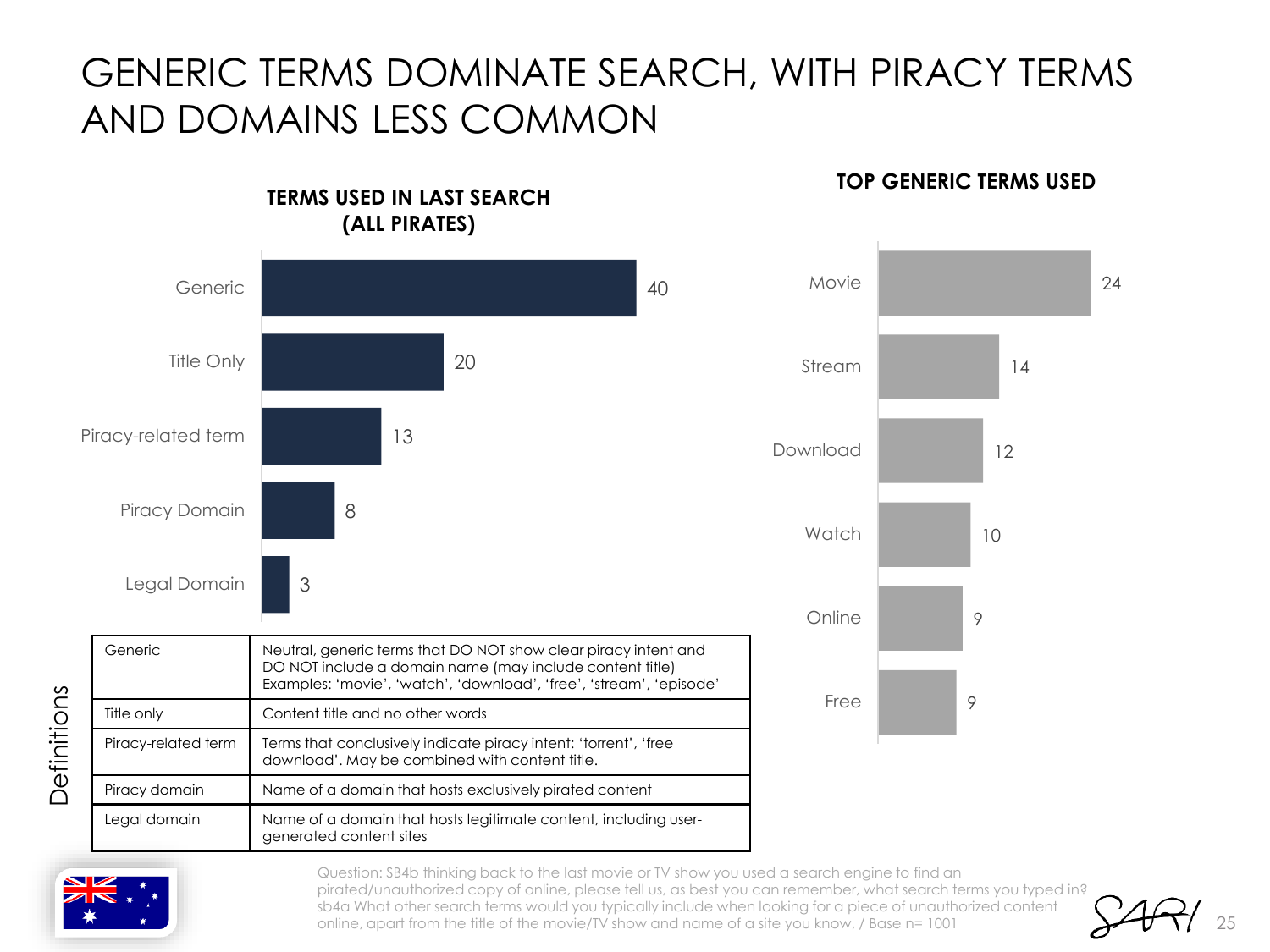### NEW PIRATES ALSO MOST LIKELY TO USE GENERIC ONLY SEARCH TERMS

#### **TERMS USED IN LAST SEARCH (NEW PIRATES)**



### **Definitions**

| Generic                 | Neutral, generic terms that DO NOT show clear<br>piracy intent and DO NOT include a domain<br>name (may include content title)<br>Examples: 'movie', 'watch', 'download', 'free',<br>'stream', 'episode' |
|-------------------------|----------------------------------------------------------------------------------------------------------------------------------------------------------------------------------------------------------|
| Title only              | Content title and no other words                                                                                                                                                                         |
| Legal<br>domain         | Name of a domain that hosts legitimate<br>content, including user-generated content sites                                                                                                                |
| Piracy-<br>related term | Terms that conclusively indicate piracy intent:<br>'torrent', 'free download'. May be combined<br>with content title.                                                                                    |
| Piracy<br>domain        | Name of a domain that hosts exclusively pirated<br>content                                                                                                                                               |



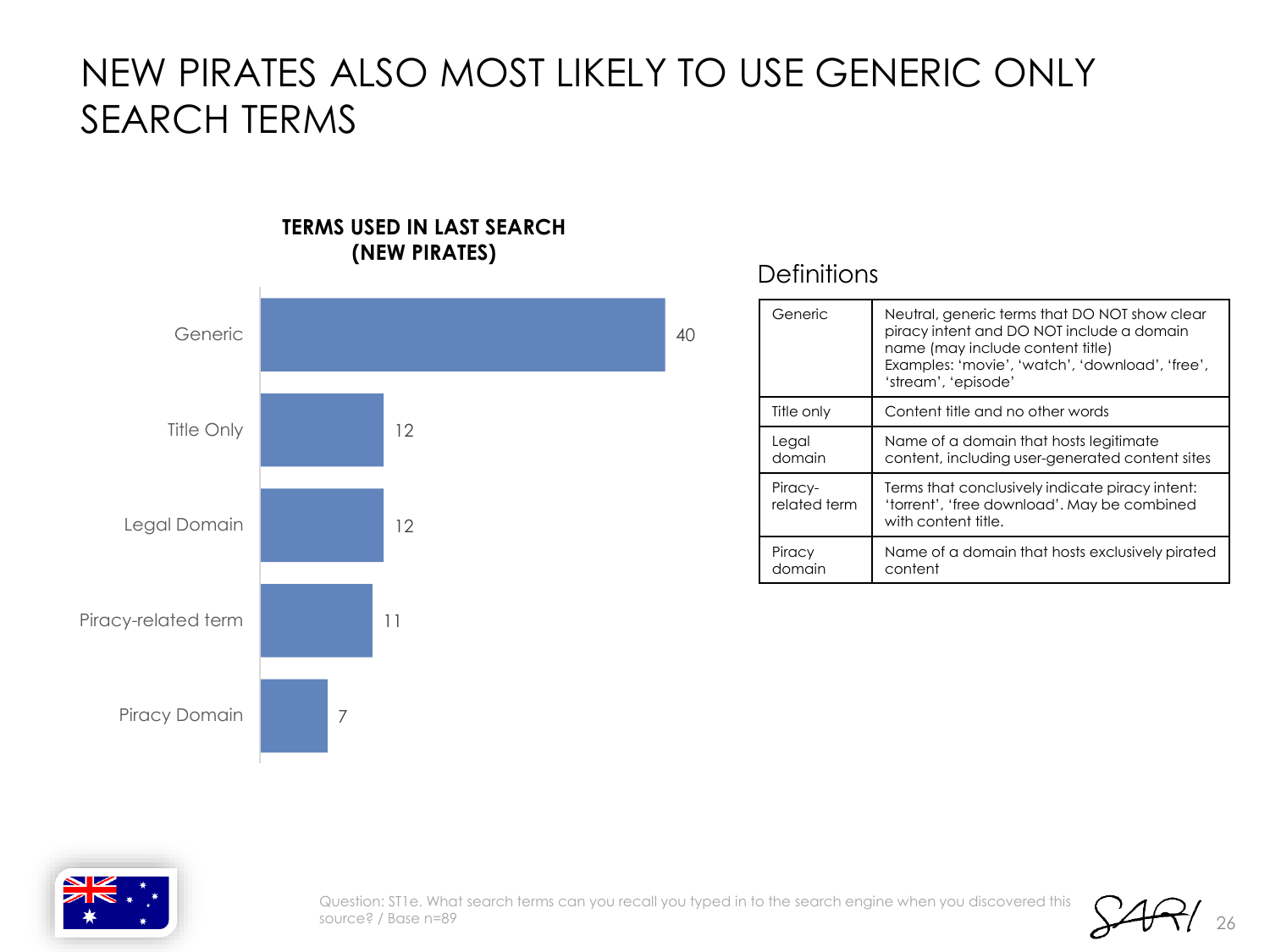### AROUND A FIFTH OF PIRATES FOLLOW AUTOCOMPLETE SUGGESTIONS TO ADD TERMS COMMONLY USED IN SEARCHES FOR INFRINGING CONTENT

#### **FREQUENCY OF USING AUTOCOMPLETE SUGGESTIONS WHEN SEARCHING FOR UNAUTHORIZED CONTENT (%)**

### **HYPOTHETICAL SCENARIO TEST:**  IMPACT OF AUTOCOMPLETE ON SEARCH TERMS **RESPONSE TO AUTOCOMPLETE**





Question: SB5. When you use a search engine to access unauthorized copies of movies or TV shows, do you ever change your search terms based on automatic suggestions that your search engine makes (i.e. does autocomplete ever influence what you type in search)? Base n=1001 / ST2c. Please now open a different browser or browser window and type these terms into a real search engine…When typing in your search terms, did the autocomplete / suggest function change the term you originally planned to search for? Base n=76

27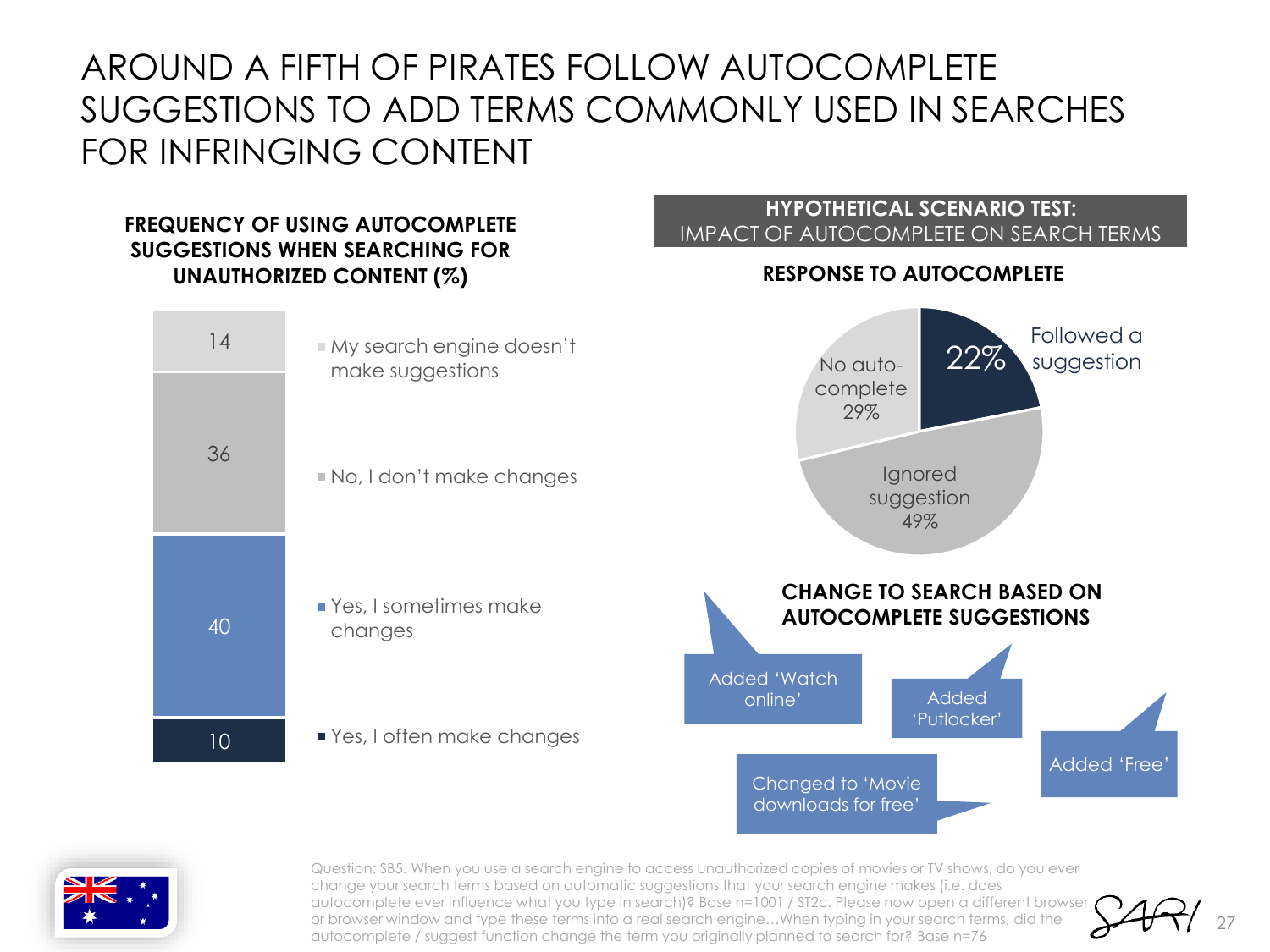